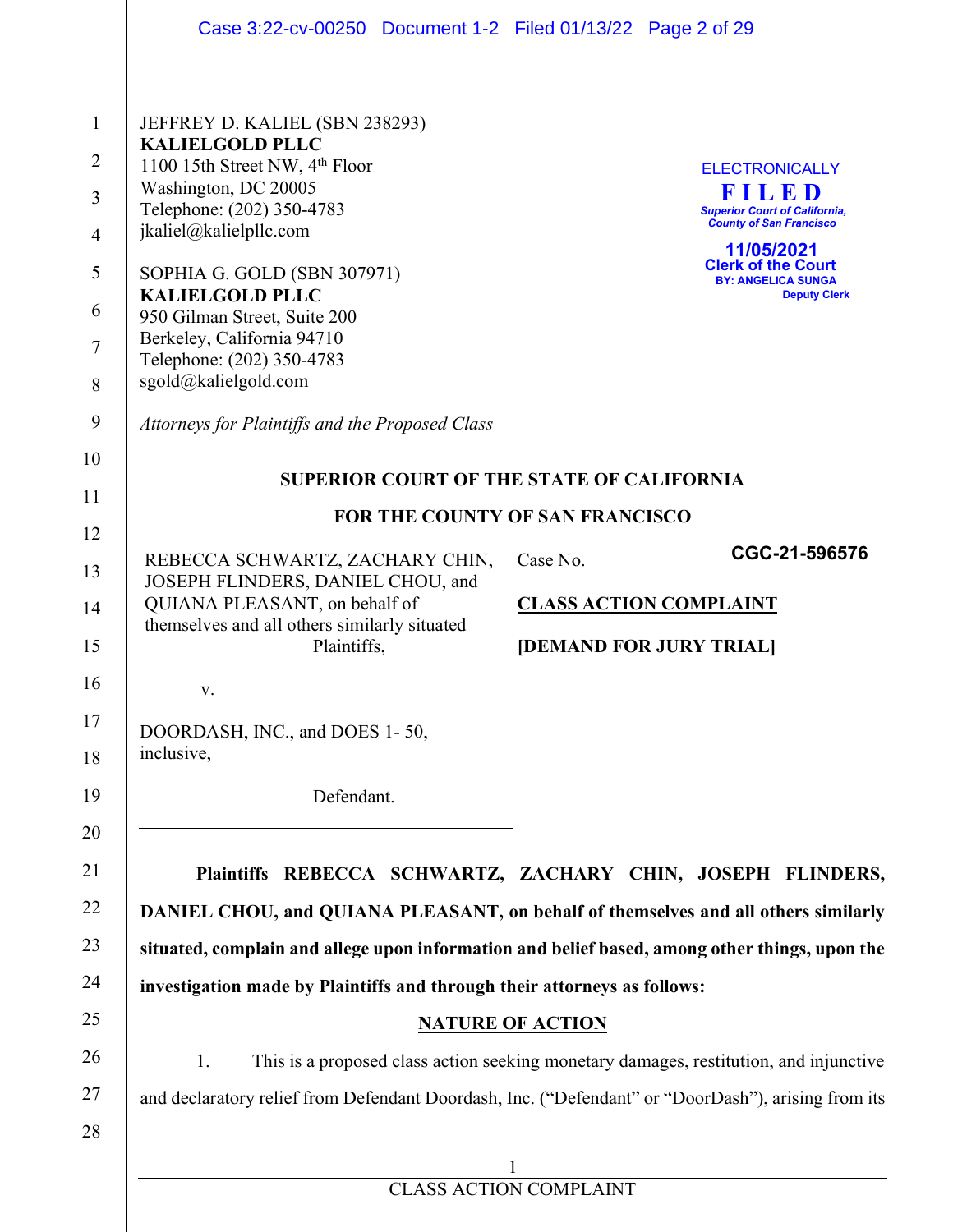deceptive and untruthful promises to provide food delivery services for a flat, low cost "Delivery" Fee."

2. Since the beginning of the COVID-19 pandemic, DoorDash has aggressively marketed its flat, low cost "Delivery Fees," exploiting an opportunity presented by Americans' reduced willingness to leave their homes. To appeal to consumers in a crowded food delivery marketplace, DoorDash has prominently marketed a flat, low cost "Delivery Fee" in its mobile application.

3. These representations, however, are false. DoorDash imposes hidden delivery charges on its users in two ways.

4. First, DoorDash makes the "Delivery Fee" it quotes to users appear to be lower than it actually is by hiding a portion of that delivery fee in a different line item called "Fees and Estimated Tax." Obscured from users and hidden with the "Fees and Estimated Tax" amount is an additional "Service Fee" that is nothing more than a delivery fee in disguise. This "Service Fee"—which is itself obscured from users and bundled with a sales tax—amounts to an additional 15% of the food order amount. But it is not a "Service Fee" at all. Because the *only* "service" provided by DoorDash is food delivery, this "Service Fee" is by definition an additional hidden delivery fee. DoorDash obscures the true nature of the fee by naming it a "service fee."

5. Second, and even more insidiously, DoorDash secretly marks up food prices for delivery orders only by 20-25%, without informing users. In other words, the identical food costs more when ordered through the DoorDash app than it does when ordered in person at a restaurant or through the restaurant's own website or app. Because DoorDash's only function is to provide food delivery services, this price differential is another hidden delivery fee.

6. Both of these hidden delivery upcharges make DoorDash's flat, low cost "Delivery" Fee" promises patently false. The true delivery costs are obscured, as described above, and far exceed the prominent flat, low cost "Delivery Fee" promised.

7. By falsely marketing flat, low cost "Delivery Fees," DoorDash deceives consumers into making online food purchases they otherwise would not make.

28

1

2

3

4

5

6

7

8

9

10

11

12

13

14

15

16

17

18

19

20

21

22

23

24

25

26

27

8. DoorDash misrepresents the nature of the delivery charges assessed on the DoorDash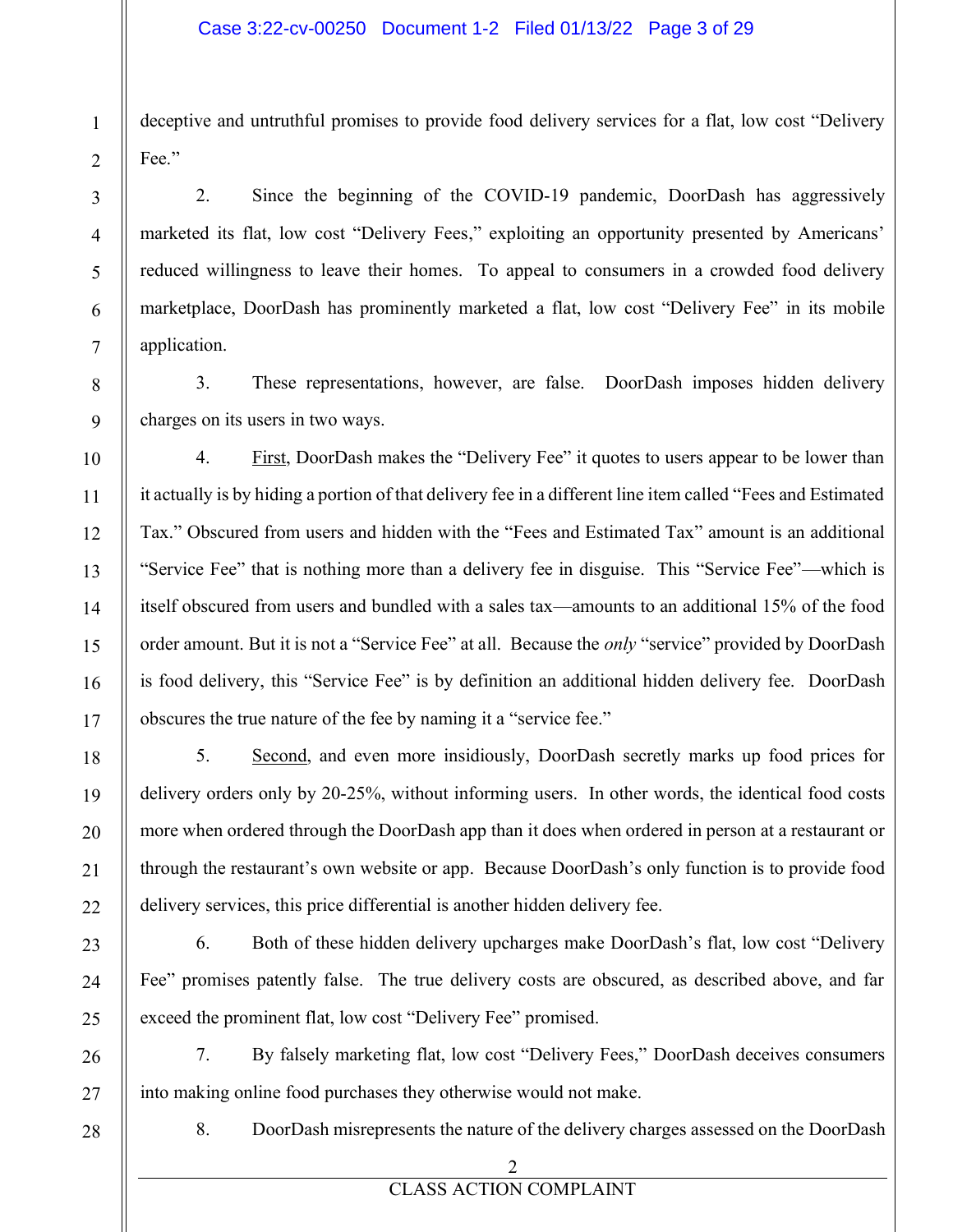#### Case 3:22-cv-00250 Document 1-2 Filed 01/13/22 Page 4 of 29

mobile application and the website, by issuing in-app and online marketing materials that fail to correct reasonable understandings of the flat, low cost "Delivery Fee" delivery promises, and that misrepresent the actual costs of the delivery service.

9. Specifically, DoorDash omits and conceals material facts about the DoorDash delivery service, never once informing consumers in any disclosure, at any time, that: (a) use of the delivery service causes an increase in food prices; and (b) the so-called "service fee" is assessed exclusively on delivery customers and is therefore by definition a delivery charge.

10. Hundreds of thousands of DoorDash customers like Plaintiffs have been assessed hidden delivery charges they did not bargain for, and will continue to be assessed such hidden delivery fees unless DoorDash's conduct is enjoined.

11. Consumers like Plaintiffs reasonably understand the flat, low cost "Delivery Fee" representations mean the total additional cost they will pay as a result of having their food delivered, as opposed to ordering online from a restaurant and picking up food in person or ordering and picking up food in person.

12. By unfairly obscuring its true delivery costs, DoorDash deceives consumers and gains an unfair upper hand on competitors that fairly disclose their true delivery charges. For example, DoorDash restaurant competitors Del Taco, El Pollo Loco, and P.F. Chang's all offer delivery services through their app and website. But unlike DoorDash, those apps fairly and prominently represent their true delivery charges.

13. Plaintiffs and the Class members have been injured by DoorDash's practices. Plaintiffs bring this action on behalf of themselves, the putative Classes, and the general public. Plaintiffs seek actual damages, punitive damages, restitution, and an injunction on behalf of the general public to prevent DoorDash from continuing to engage in its illegal practices described herein and to fairly allow consumers to decide whether they will pay DoorDash's delivery mark-ups.

## **PARTIES**

14. Plaintiff Rebecca Schwartz is a citizen of the State of California who resides in Berkeley, California.

28

1

2

3

4

5

6

7

8

9

10

11

12

13

14

15

16

17

18

19

20

21

22

23

24

25

26

27

15. Plaintiff Zachary Chin is a citizen of the State of New York who resides in New York,

3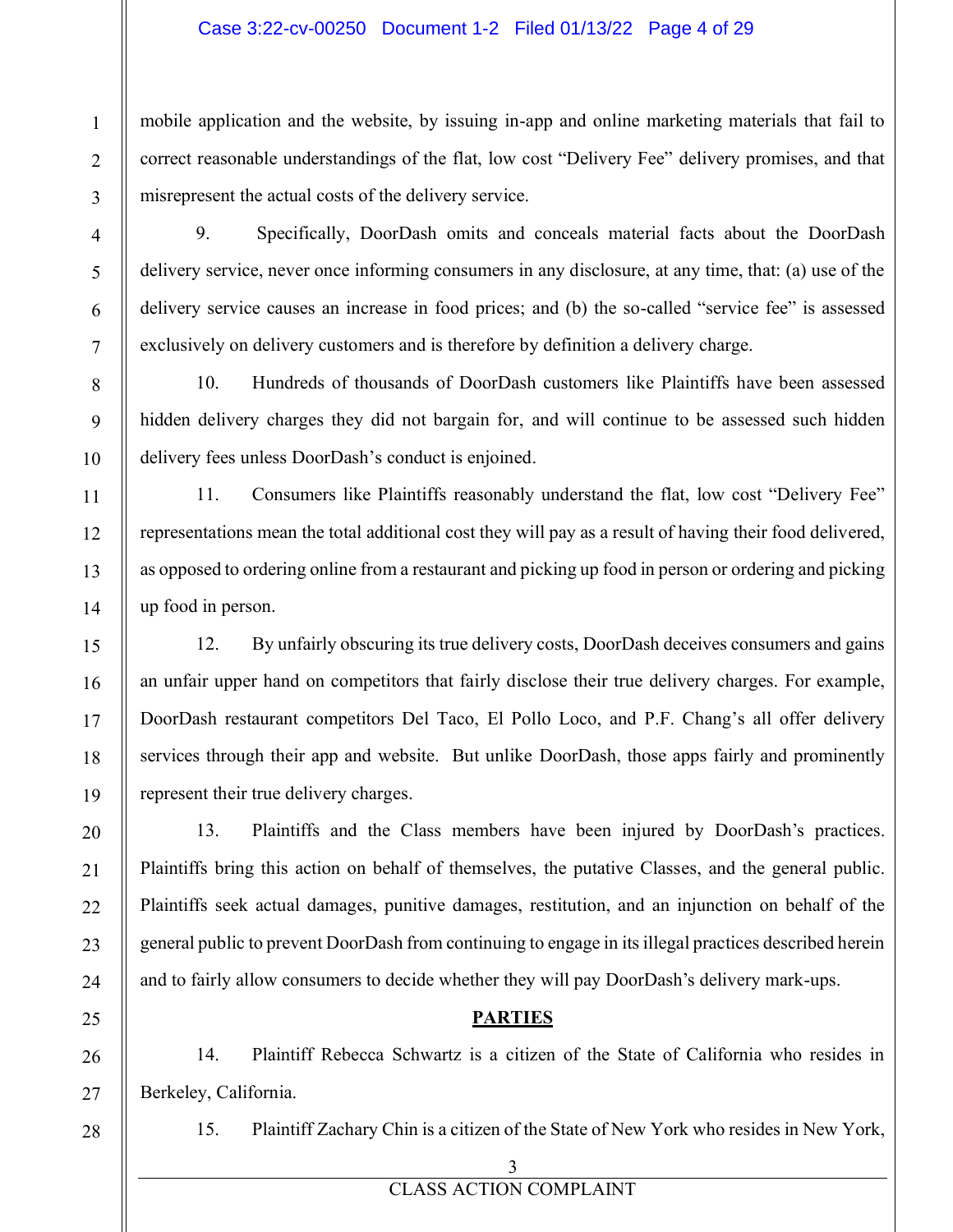New York.

16. Plaintiff Joseph Flinders is a citizen of the State of Ohio who resides in Batavia, Ohio.

17. Plaintiff Daniel Chou is a citizen of the State of California who resides in Long Beach, California.

18. Plaintiff Quiana Pleasant is a citizen of the State of Massachusetts who resides in Rockland, Massachusetts.

19. Defendant, DoorDash, Inc., is incorporated in Delaware and maintains its principal business offices in San Francisco, California.

## **JURISDICTION AND VENUE**

20. This Court has jurisdiction over Defendant and the claims set forth below pursuant to Code of Civil Procedure § 410.10 and the California Constitution, Article VI § 10, because this case is a cause not given by statute to the other trial courts.

21. Plaintiffs are informed and believe that the State of California has personal jurisdiction over the Defendant named in the action because Defendant is a corporation authorized to conduct and does conduct business in this State. Defendant maintains its corporate headquarters in California, is registered with the California Secretary of State to do sufficient business with sufficient minimum contacts in California, and/or otherwise intentionally avails itself of the California market by conducting business throughout California, including in the County of San Francisco, which has caused both obligations and liability of Defendant to arise in the County of Francisco.

22. The amount in controversy exceeds the jurisdictional minimum of this Court.

## **COMMON FACTUAL ALLEGATIONS**

**A. Food Delivery Services Increase in Popularity, and then Explode in Popularity During the Pandemic**

23. In 2018, the online food delivery industry was an astounding \$82 billion in gross revenue and projected to exceed \$200 billion by 2025.<sup>1</sup>

<sup>1</sup>*See* Frost & Sullivan, *\$9.6 Billion in Investments Spurring Aggressive Expansion of Food Delivery Companies,* October 25, 2019, accessible at https://ww2.frost.com/news/press-releases/9-6-billion-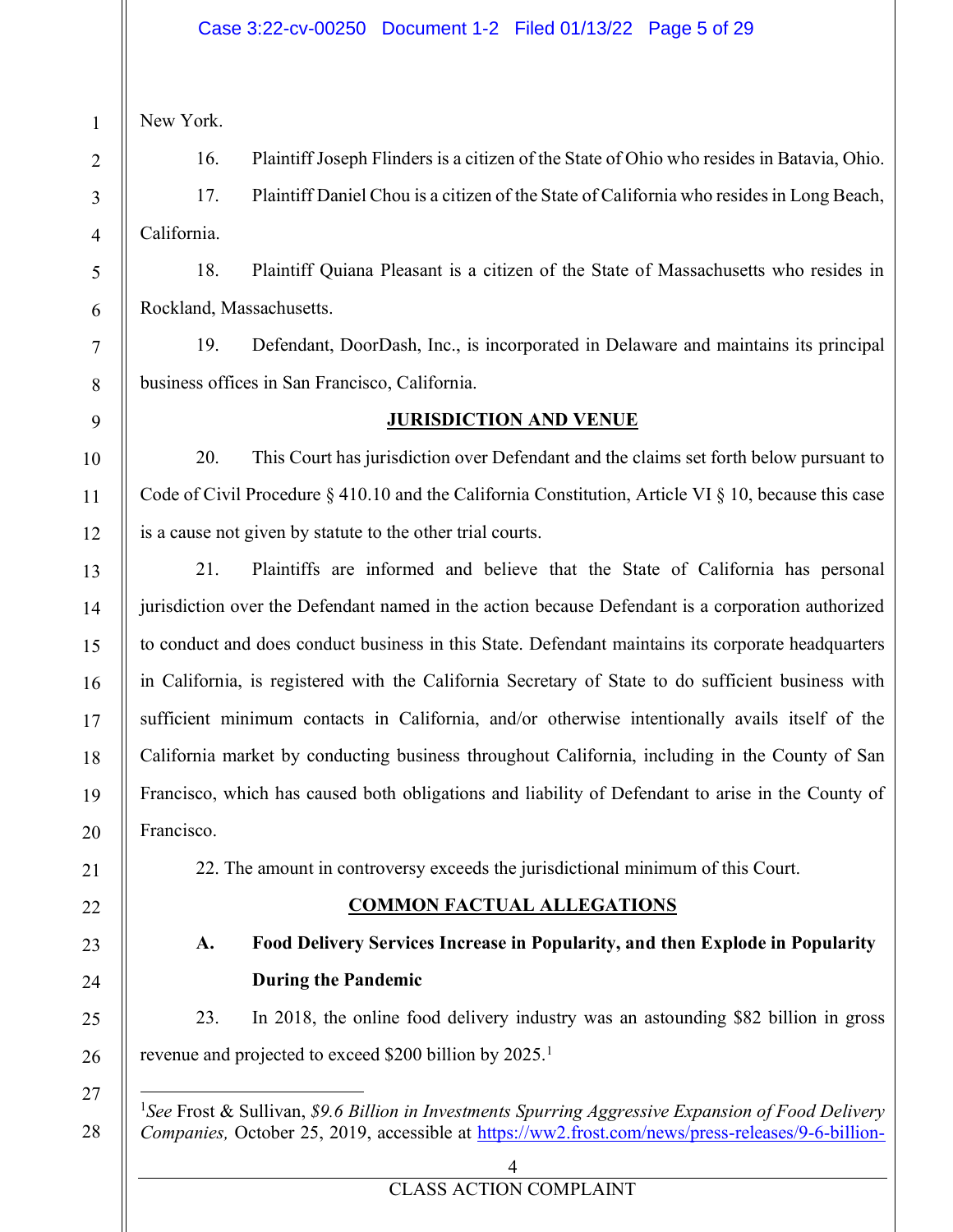24. US Foods reports that the average American consumer has two food delivery apps installed on their mobile phone and uses those apps three times per month.<sup>2</sup>

1

2

3

4

5

6

7

8

9

10

11

12

13

14

15

16

17

18

19

20

21

25. The online food delivery industry predominately influences the country's most financially vulnerable populations. A nationwide research study conducted by Zion  $\&$  Zion reveals that the largest user markets for online delivery food services are the young and the poor.<sup>3</sup> During a 90-day timeframe, 63% of consumers between the ages of 18 and 29 used a multi-restaurant delivery website or app service, followed by 51% of consumers between the ages of 30 to 44.<sup>4</sup> The study also demonstrated that the "less income a consumer earns, the more likely the consumer is to take advantage of restaurant delivery services," as those earning less than \$10,000 per year ordered online delivery the most  $(51.6\%)$ .<sup>5</sup>

26. Put plainly, the allure for online food delivery services has historically been based upon pure convenience. A 2019 Gallup study of third-party delivery services companies like GrubHub, DoorDash, and Uber Eats reported 72% of customers order online food delivery because they don't want to leave their house; 50% so that they can continue with their ongoing activities; and  $41\%$  to avoid bad weather.<sup>6</sup>

27. According to data compiled by Yelp, food delivery orders have *doubled* since the COVID-19 outbreak began.7

28. The arrival of the unprecedented COVID-19 pandemic escalated the value of online

in-investments-spurring-aggressive-expansion-of-food-delivery-companies/, last accessed January 19, 2021.

- 22 23 24 3 *See* Aric Zion and Thomas Hollman, Zion & Zion Research Study, *Usage and Demographics of Food Delivery Apps,* accessible at https://www.zionandzion.com/research/food-delivery-appsusage-and-demographics-winners-losers-and-laggards/, last accessed January 19, 2021. <sup>4</sup>*Id.*
	- <sup>5</sup>*Id.*

5

<sup>2</sup>*See* US Foods, *New Study Shows What Consumers Crave in a Food Delivery Service,* 2019, accessible at https://www.usfoods.com/our-services/business-trends/2019-food-deliverystatistics.html, last accessed January 19, 2021.

<sup>25</sup> 26 <sup>6</sup>*See* Sean Kashanchi, Gallup, *Third-Party Delivery Will Grow; Is Your Restaurant Ready?,* May 6, 2019, accessible at https://www.gallup.com/workplace/248069/third-party-delivery-growrestaurant-ready.aspx, last accessed January 19, 2021.

<sup>27</sup> 28 <sup>7</sup>*See* Tal Axelrod, The Hill, *Yelp: Delivery and take-out twice as popular as usual amid coronavirus,*  March 20, 2020, available at https://thehill.com/policy/technology/488749-yelp-delivery-and-takeout-twice-as-popular-as-usual-amid-coronavirus, last accessed January 19, 2021.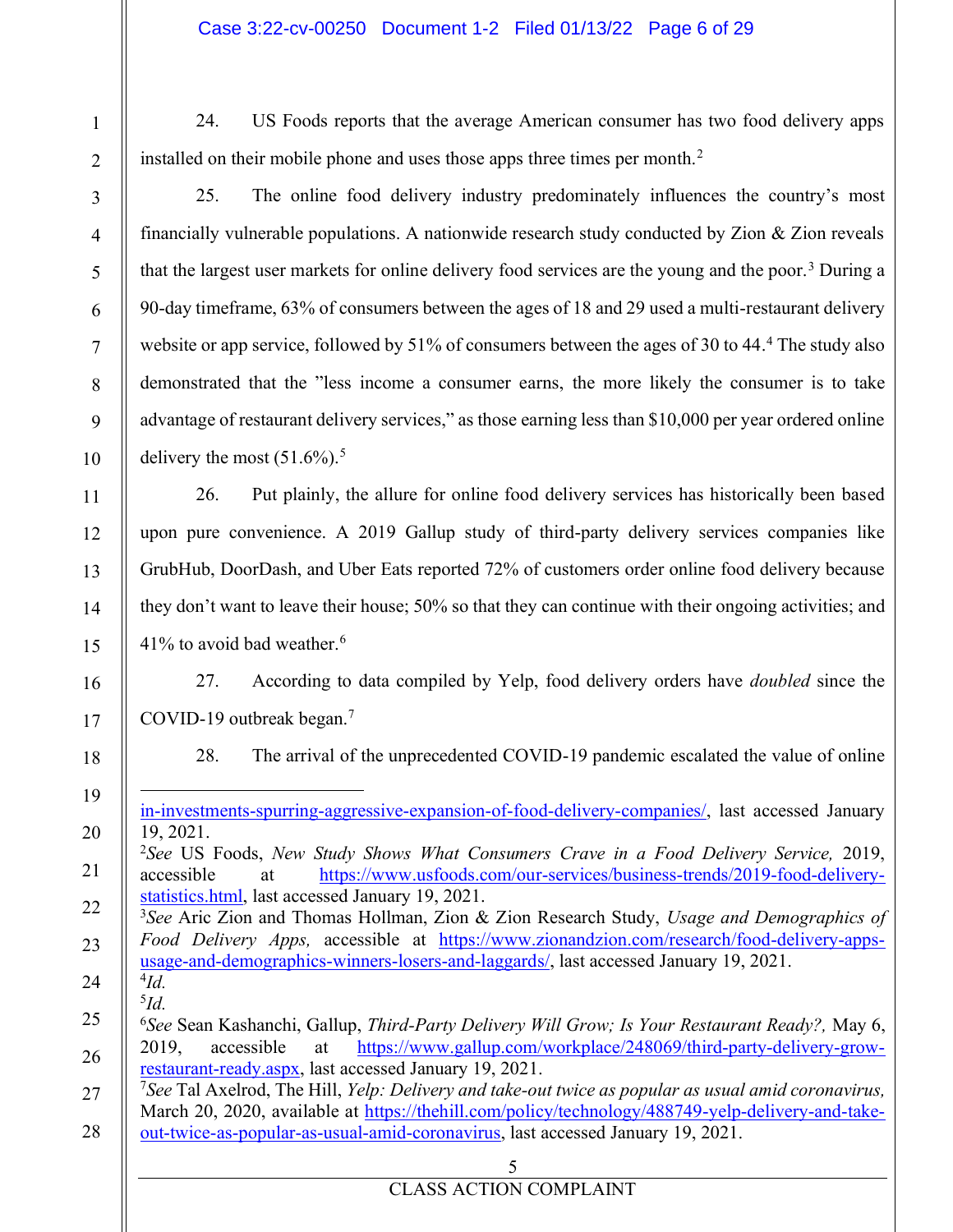## Case 3:22-cv-00250 Document 1-2 Filed 01/13/22 Page 7 of 29

food delivery services from one of pure convenience to that of a comforting necessity for many consumers who are sick, in a high-risk population group for COVID-19, or simply do not feel safe to leave their homes and venture out into the public to purchase food during quarantine.

29. In its 2019 Economic Report conducted by research firm Technomic, DoorDash reported that 86% of customers agreed that DoorDash played an important role in helping them access food during the pandemic and 77% of consumers increased their use of third-party delivery services during this time.<sup>8</sup> Indeed, amidst the uncertainty of the novel virus,  $68\%$  of consumers now view ordering food online for delivery as the safer option.9

30. The era of COVID-19 undoubtedly caused a significant revenue boom for third party delivery services. SEC filings indicate that the top four U.S. food-delivery apps (DoorDash, Uber Eats, GrubHub, and Postmates) collectively experienced a *\$3 billion increase* in revenue in just two quarters, April through September, following the enactment of shelter-in-place restrictions throughout the nation. $10$ 

31. The ramp up in utilization of food delivery services also had a massive positive impact on restaurant owners who were quickly on the brink of facing permanent closures during lockdown: 67% of restaurant operators said DoorDash was crucial to their business during COVID-19 and 65% say they were actually able to *increase* profits during this time because of DoorDash.

32. In the wake of the food delivery surge, Consumer Reports highlighted the need for fee transparency for consumers who use these apps and services.<sup>11</sup> A research team investigated food delivery companies and the report measured their compliance with new rules regarding fees enacted

<sup>8</sup>*See* Technomic and DoorDash, 2019 Economic Impact Report, *The Impact of DoorDash on Economic Activity and Restaurant Resilience,* available at https://doordashimpact.com/media/2019- Economic-Impact-Report.pdf, last accessed January 19, 2021. <sup>9</sup>*Id.*

<sup>&</sup>lt;sup>10</sup>See Levi Sumagaysay, Market Watch, *The pandemic has more than doubled food-delivery apps' business. Now what?,* last updated November 27, 2020, available at https://www.marketwatch.com/story/the-pandemic-has-more-than-doubled-americans-use-of-fooddelivery-apps-but-that-doesnt-mean-the-companies-are-making-money-11606340169, last accessed January 19, 2021. <sup>11</sup>*See* Consumer Reports, *Collecting Receipts: Food Delivery Apps & Fee Transparency,* September 29, 2020, accessible at https://digital-lab-wp.consumerreports.org/wp-

<sup>28</sup> content/uploads/2020/09/Food-delivery\_-Report.pdf, last accessed January 19, 2021.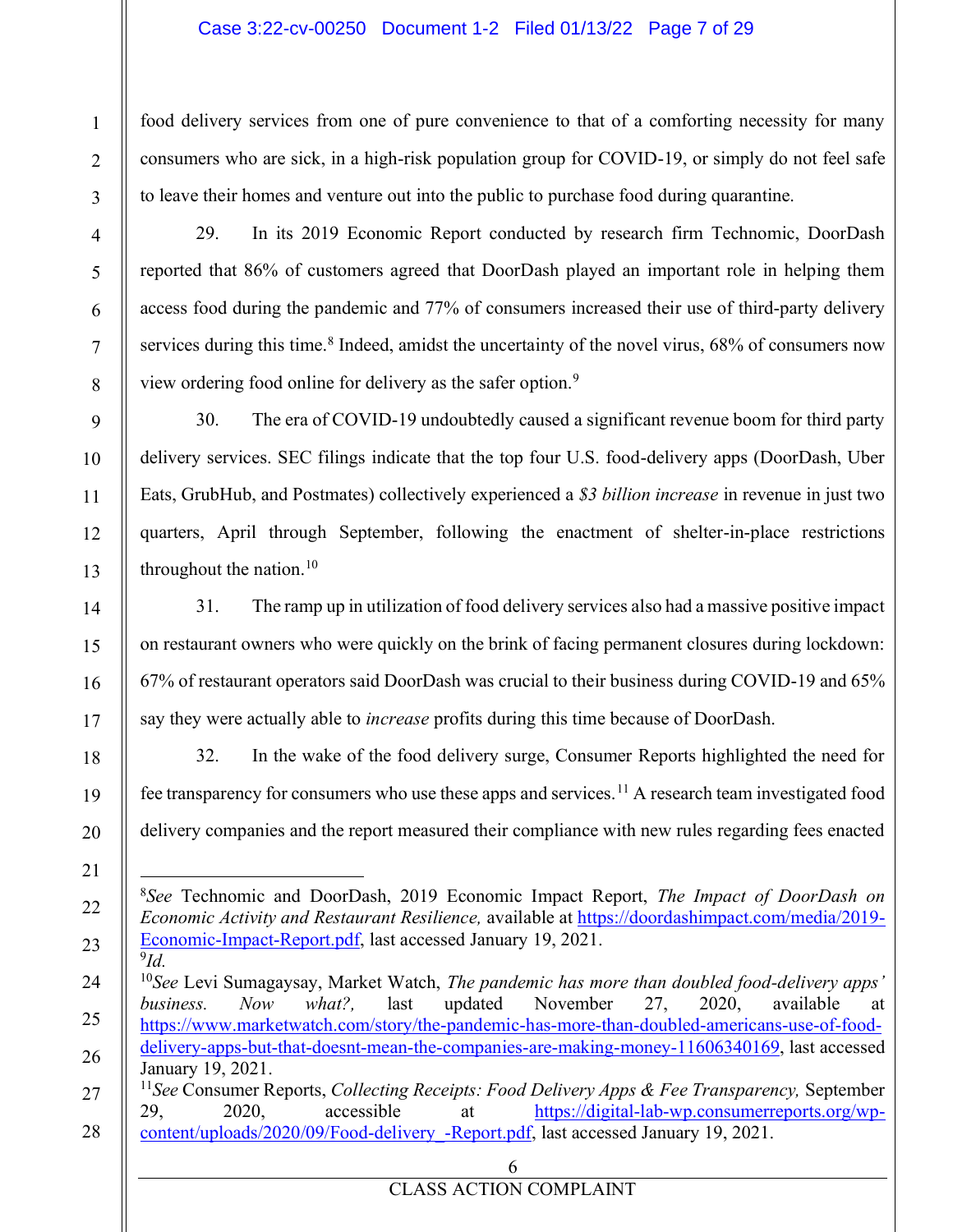## Case 3:22-cv-00250 Document 1-2 Filed 01/13/22 Page 8 of 29

in seven US cities aimed at protecting consumers and businesses during the pandemic. It found that these companies continued to not comply with the new ordinances and continued to "employ design practices that obfuscate fees." They concluded that "[c]onsumers deserve to have informed choices to understand what they are being charged for *and* how their dollars spent impacts the restaurants they support and patronize in their communities."

1

2

3

4

5

6

7

8

9

10

11

12

13

14

15

16

17

18

19

## **B. DoorDash¶s App Fails to Bind Users to Any Terms of Service**

33. When a consumer downloads the DoorDash app, or uses the DoorDash website, the user is required to create an account in order to place an order for delivery or pickup.

34. In order to do so, a user enters in a name and contact information.

35. While the account creation screen contains a small hyperlink to view DoorDash's Terms of Service, users are not required affirmatively consent to such terms, such as by clicking a check box.

#### **C. DoorDash Prominently Promises a Flat, Low-Cost Delivery Fee on its App**

36. DoorDash prominently features flat, low cost "Delivery Fee" promises on its mobile application.

37. Such representations are made on the home screen of the app and throughout the purchasing process.

38. These flat, low cost "Delivery Fee" representations are then reiterated on the penultimate screen shown to consumers before finalizing a food purchase.

| 20 | 39.<br>Specifically, that penultimate screen states:                                           |
|----|------------------------------------------------------------------------------------------------|
| 21 | Subtotal: [representing the cost of the food selected]                                         |
| 22 | Delivery Fee: [stated as a flat amount]                                                        |
| 23 | Fees & Estimated Tax: [representing sales taxes and additional fees]                           |
| 24 | CONTINUE: [adding up the above]                                                                |
| 25 | In the end, there was no way for Plaintiffs or other users of the DoorDash mobile<br>40.       |
| 26 | application or website to avoid seeing DoorDash's promises of a flat, low cost "Delivery Fee." |
| 27 | DoorDash Omits and Conceals Material Facts About the Costs of the DoorDash<br>D.               |
| 28 | <b>Delivery Service</b>                                                                        |
|    |                                                                                                |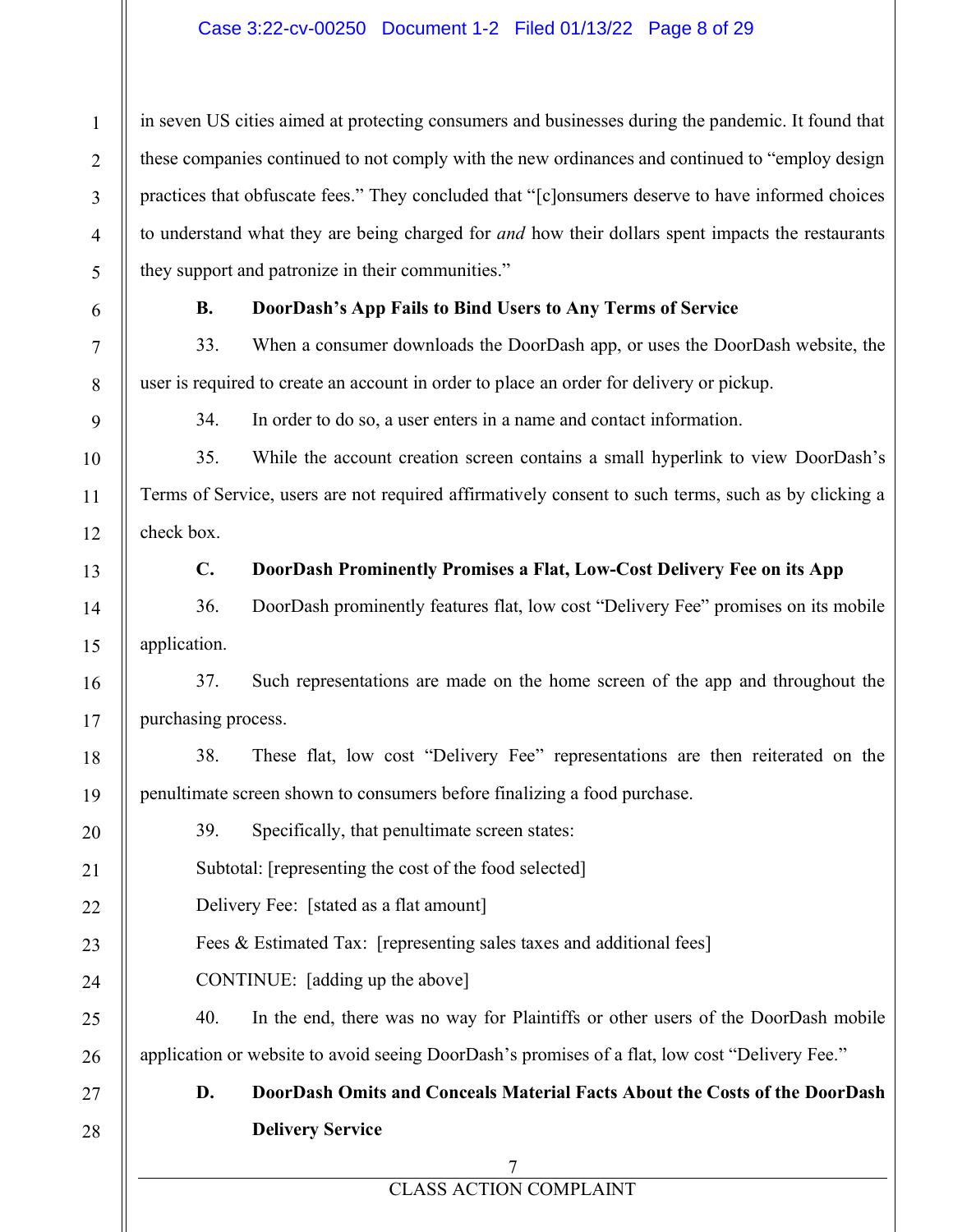#### Case 3:22-cv-00250 Document 1-2 Filed 01/13/22 Page 9 of 29

41. But those disclosures were false and misleading.

42. First, DoorDash furtively marked up the cost of food reflected in the "Subtotal" adding 20-25% to the cost of food ordered for delivery, as compared with the cost of the same food ordered from the restaurant directly, either online or in person. Indeed, restaurants did not and do not make similar mark-ups for identical food items ordered for pickup via their apps or in person.

43. DoorDash omitted this material fact from its app, never informing users of this secret food markup.

44. This secret markup is in actuality a hidden delivery fee. This alone renders false DoorDash's promise of a flat, low-cost "Delivery Fee," which is made repeatedly in the app, and then in the "Delivery Fee" line item on the order screen.

45. In short, the "Delivery Fee" is not actually the flat fee quoted. The actual "Delivery" Fee"—the extra charge for having food delivered as opposed to picking it up at the restaurant—is the listed "Delivery Fee" *plus* the hidden food markup applied by DoorDash.

46. Second, DoorDash applies a "Service Fee" exclusively to delivery orders, hides that "Service Fee" from users behind a hyperlink, and misrepresents what the "Service Fee" is actually for: a hidden delivery charge.

47. On the ordering screen, and for the first time in the ordering process, DoorDash presents a line item called "Fees and Estimated Tax." The ordering screen does not explain what "Fees and Estimated Tax" are comprised of.

48. Indeed, the phrase "Fees and Estimated Tax" represents to reasonable consumers like Plaintiffs that the line item represents government-imposed assessments like taxes. But that is not true. By grouping DoorDash's own fees with government-imposed taxes, DoorDash intends to and does obscure the difference between the two.

49. Only if a user clicks on an "i" button near that line do two further line-items appear: "Service Fee" and "Estimated Tax." "Estimated Tax" adds the locally applicable sales tax rate. "Service Fee" adds a further charge of 15% of the total food cost.

50. But because DoorDash's sole "service" is to provide delivery of food, this "Service" Fee" is by definition an additional hidden delivery charge.

8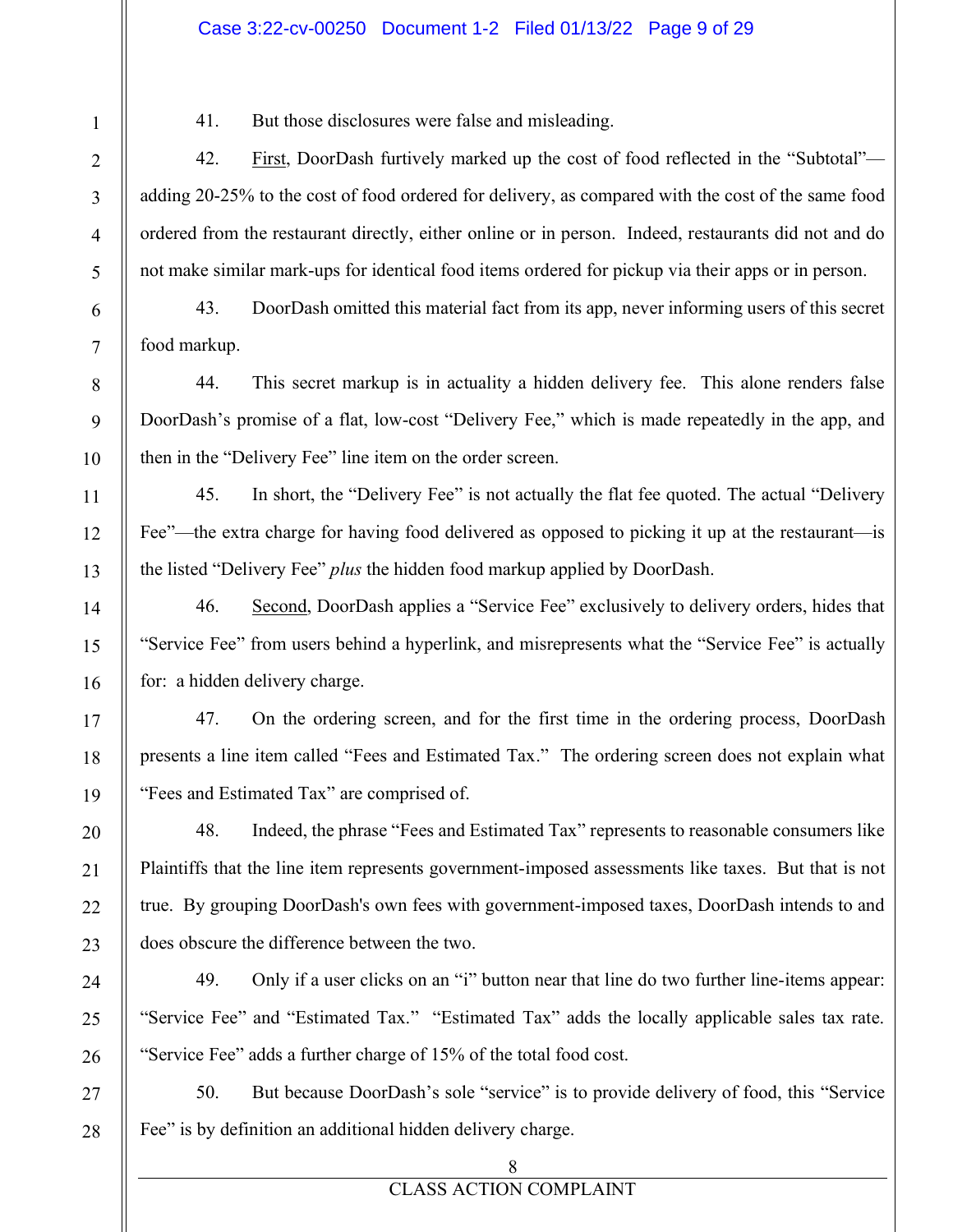## Case 3:22-cv-00250 Document 1-2 Filed 01/13/22 Page 10 of 29

51. In short, this is another reason the disclosed "Delivery Fee" is not actually the flat fee represented. The *actual* "Delivery Fee"—the extra charge for having food delivered as opposed to picking it up—is the listed "Delivery Fee" *plus* the hidden "Service Fee" markup applied by DoorDash.

52. If that were not enough, DoorDash misrepresents the true nature of the "Service Fee."

53. If a user clicks a further link next to "Service Fee," a disclosure appears stating that the fee "helps us operate DoorDash."

54. This disclaimer is false and deceptive. "Operating DoorDash" *is* DoorDash's core service: providing food delivery. The "Service Fee" is a hidden delivery fee.

55. DoorDash does not inform consumers the true costs of its delivery service and it misrepresents its Delivery Fee as a low-cost, flat fee, when in fact those costs are actually much higher.

# **E. Other Restaurant Industry Actors and DoorDash Competitors Disclose Delivery Fees Fairly and Expressly**

56. By unfairly obscuring its true delivery costs, DoorDash deceives consumers and gains an unfair upper hand on competitors that fairly disclose their true delivery charges. For example, DoorDash competitors Del Taco, El Pollo Loco and P.F. Chang's all offer delivery services through their app and website. But unlike DoorDash, these restaurants fairly and prominently represent their true delivery charges.

57. For example, Del Taco does not mark-up food charges for delivery orders through its app, nor does it add an additional "service charge" to delivery orders. Instead, for delivery orders its ordering screen presents the following:

Subtotal:

Tax:

Delivery Charge:

Tip:

58. All line-item amounts are **identical** for delivery and pick-up orders, except for the plainly and fairly disclosed delivery charge—allowing consumers to understand the true cost of the

1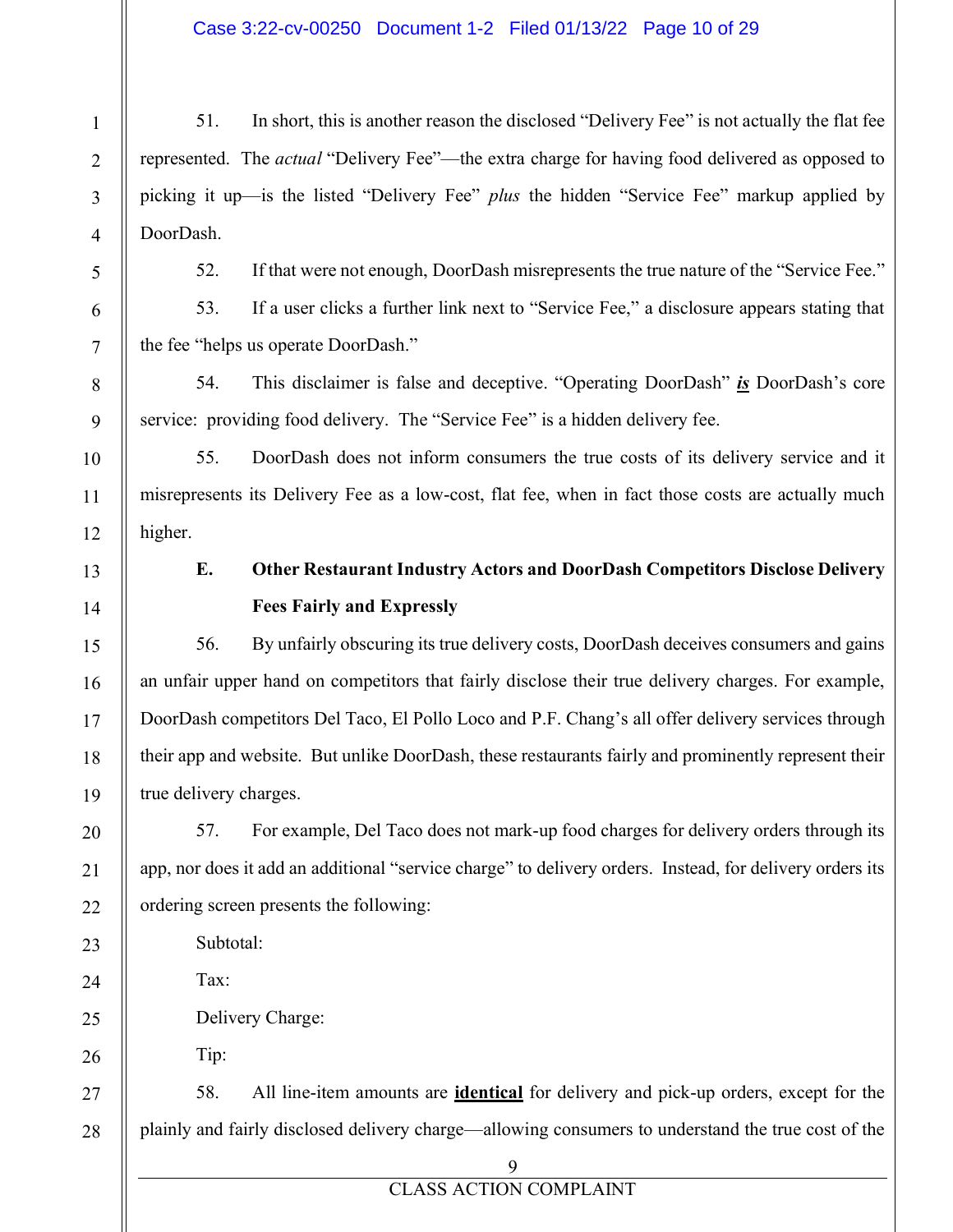delivery service.

59. Similarly, DoorDash competitor El Pollo Loco does not mark-up food charges for delivery orders through its app, nor does it add an additional "service charge" to delivery orders. Instead, for delivery orders its ordering screen presents the following:

Subtotal:

Delivery Charge:

Tax:

60. All line-item amounts are **identical** for delivery and pick-up orders, except for the plainly and fairly disclosed delivery charge—allowing consumers to understand the true cost of the delivery service.

61. Similarly, DoorDash competitor P.F. Chang's does not mark-up food charges for delivery orders through its app, nor does it add an additional "service charge" to delivery orders. Instead, for delivery orders its ordering screen presents the following:

Subtotal:

Delivery Estimate:

Tax:

62. All line-item amounts are **identical** for delivery and pick-up orders, except for the plainly and fairly disclosed delivery charge—allowing consumers to understand the true cost of the delivery service.

# **F. Plaintiffs¶ Experiences**

## *Rebecca Schwartz*

63. Plaintiff Rebecca Schwartz used the DoorDash app to make a purchase of food from Shake Shack on May 2, 2021 in the total amount of \$61.29.

64. When using the app, and prior to placing her order, the DoorDash app stated that the "Delivery Fee" was \$3.99.

65. However, the cost of food ordered by Plaintiff Schwartz bore a hidden delivery fee markup. To illustrate, Plaintiff Schwartz ordered two Shack Burgers, two Fries, and Lemonade, among other items.

## 10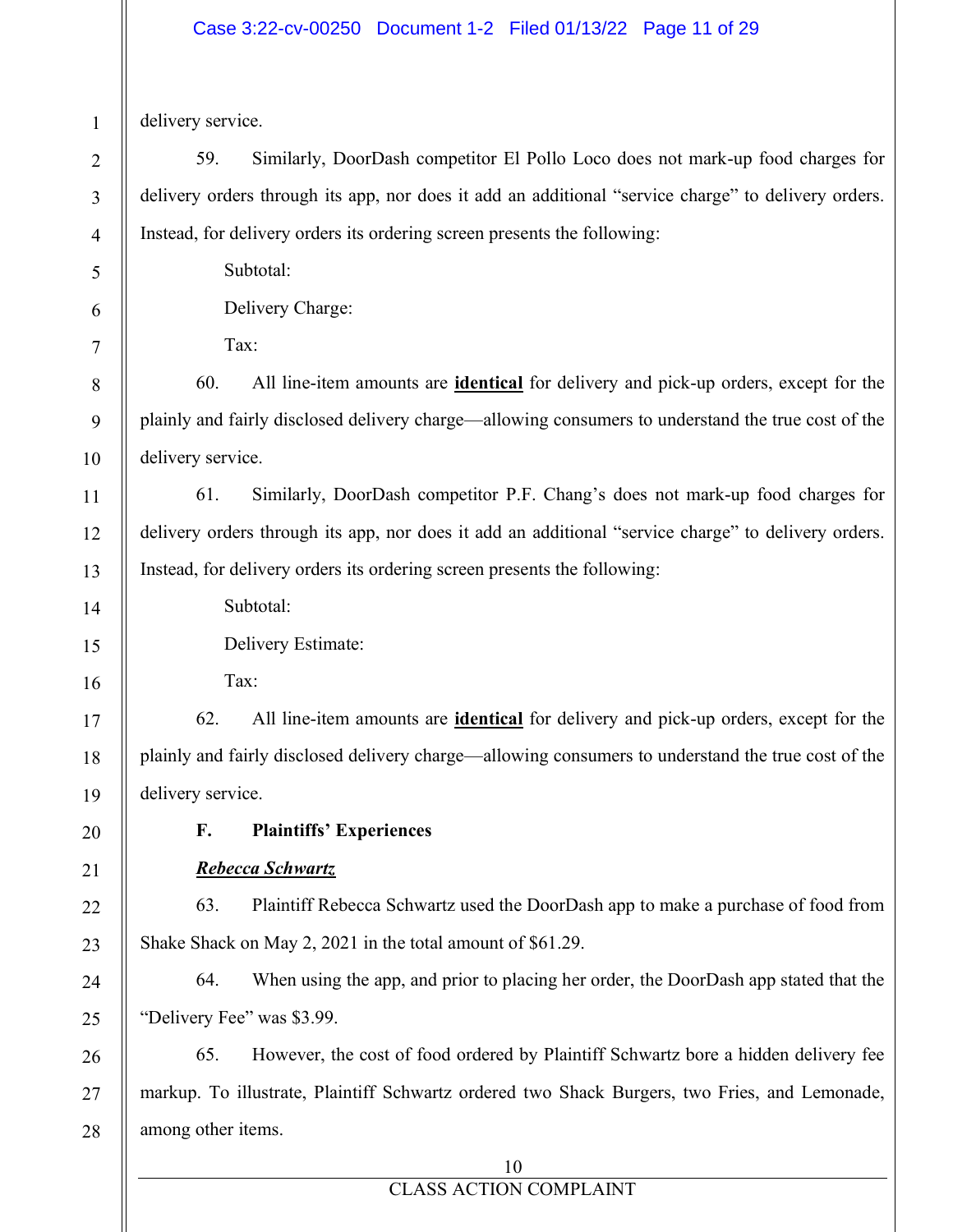## Case 3:22-cv-00250 Document 1-2 Filed 01/13/22 Page 12 of 29

66. Upon information and belief, the exact same food items would have cost Plaintiff Schwartz 20-25% *less* had she ordered for pickup from Shake Shack on its app or website or ordered in person from Shake Shack. The differential represented a hidden delivery fee.

67. In addition, Plaintiff Schwartz's purchase included a hidden "Service Fee" of  $$5.59$ that in fact represented an additional delivery fee.

68. Plaintiff Schwartz would not have made the purchase if she had known the DoorDash Delivery Fee was not truly \$3.99.

69. If Plaintiff Schwartz had known the true Delivery Fee, she would have chosen another method for receiving food from Shake Shack or from another provider.

## *Zachary Chin*

70. Plaintiff Zachary Chin used the DoorDash app to make a purchase of food from LoveMama on December 5, 2020, in the total amount of \$85.74.

71. When using the app, and prior to placing his order, the DoorDash app stated that the "Delivery Fee" was free.

72. However, the cost of the food ordered by Plaintiff Chin bore a hidden delivery fee markup. To illustrate, Plaintiff Chin ordered Pad Thai, Thai Fried Rice, Uncle Plump's Dumplings, among other items.

73. Upon information and belief, the exact same food items would have cost Plaintiff Chin 20-25% *less* if he had ordered for pickup from LoveMama on its app or website or ordered in person from LoveMama. This differential represented a hidden delivery fee.

74. In addition, Plaintiff Chin's purchase included a hidden "Service Fee" of \$3.15 that in fact represented an additional delivery fee.

75. Plaintiff Chin would not have made the purchase if he had known the DoorDash Delivery Fee was not truly free.

76. If Plaintiff Chin had known the true Delivery Fee, he would have chosen another method for receiving food from LoveMama or from another provider.

77. Plaintiff Chin experienced similarly inflated Delivery Fees when making food delivery purchases through DoorDash on at least two additional separate occasions: on November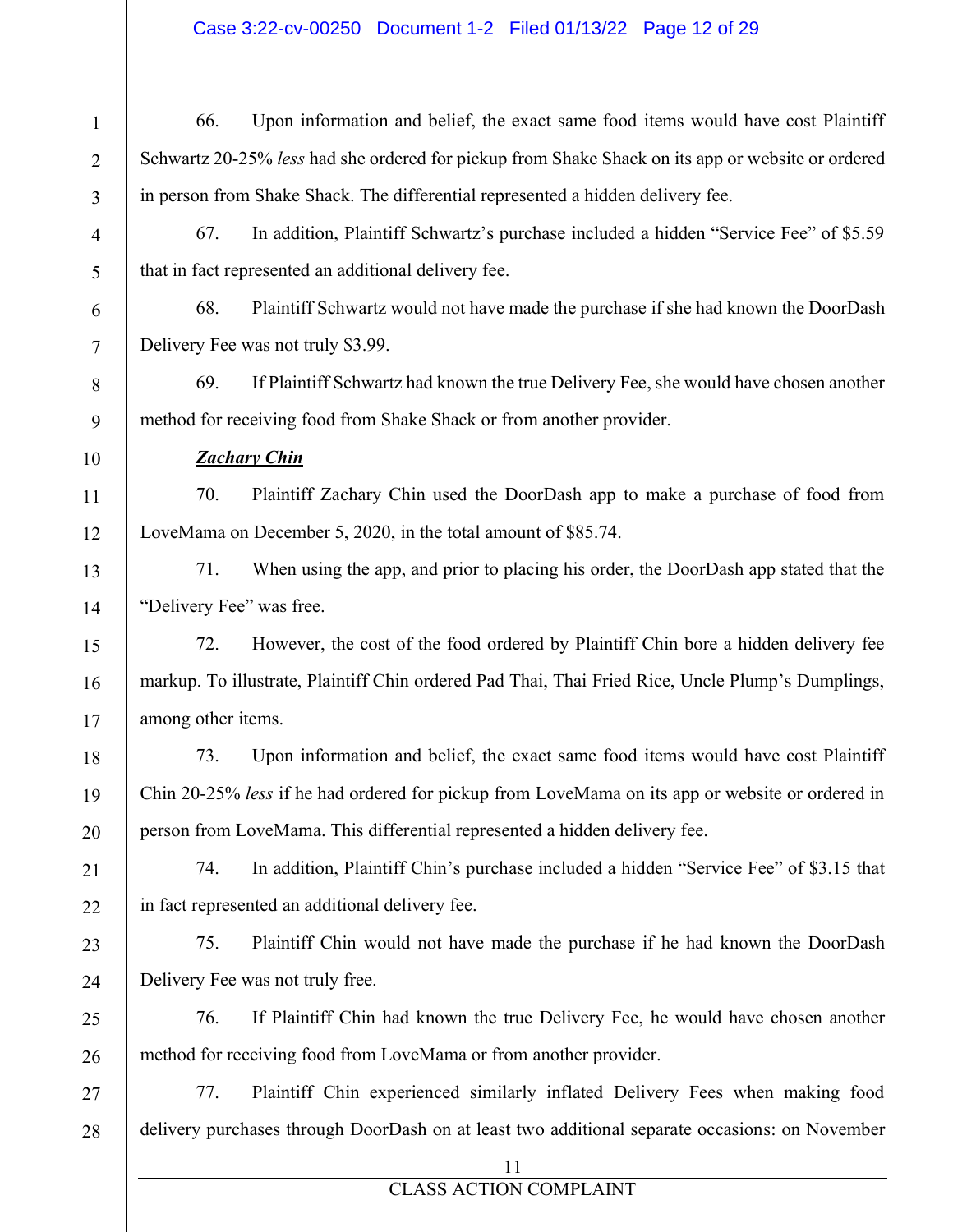24, 2020 on an order from La Palmera Family Mexican Restaurant (total \$76.34) and on November 25, 2020 on an order from Red Hot & Blue (total \$56.18). In each instance, DoorDash stated that the "Delivery Fee" was free. However, in each instance, the cost of food ordered by Plaintiff Chin bore a hidden delivery fee in the form of a "Service Fee" and price markups on each food item, resulting in a much higher "Delivery Fee" than advertised. Plaintiff Chin would not have made these purchases had he known the Delivery Fee was not in fact "free."

## *Joseph Flinders*

78. Plaintiff Joseph Flinders used the DoorDash app to make a purchase of food from Indian Bistro on October 2, 2020 in the total amount of \$22.62.

79. When using the app, and prior to placing his order, the DoorDash app stated that the "Delivery Fee" was \$1.99.

80. However, the cost of food ordered by Plaintiff Flinders bore a hidden delivery fee markup. To illustrate, Plaintiff Flinders ordered Garlic Nan and Malai Kofta.

81. Upon information and belief, the exact same food items would have cost Plaintiff Flinders 20-25% *less* if he had ordered for pickup through the Indian Bistro app or website or ordered in person from Indian Bistro. This differential represented a hidden delivery fee.

82. In addition, Plaintiff Flinders' purchase included a hidden "Service Fee" of \$1.65 that in fact represented an additional delivery fee.

83. Plaintiff Flinders would not have made the purchase had he known the DoorDash Delivery Fee was not truly \$1.99.

84. If he had known the true Delivery Fee, he would have chosen another method for receiving food from Indian Bistro or from another provider.

85. Plaintiff Flinders experienced similarly inflated Delivery Fees when making food delivery purchases through DoorDash on at least two additional separate occasions: on November 15, 2020 on an order from Indian Bistro (total \$37.47) and on December 5, 2020 on an order from Chipotle (total \$18.70). In each instance, DoorDash stated that the "Delivery Fee" was a flat fee of \$1.99 or \$2.99, respectively. However, in each instance, the cost of food ordered by Plaintiff Flinders bore a hidden delivery fee in the form of a "Service Fee" and price markups on each food item,

12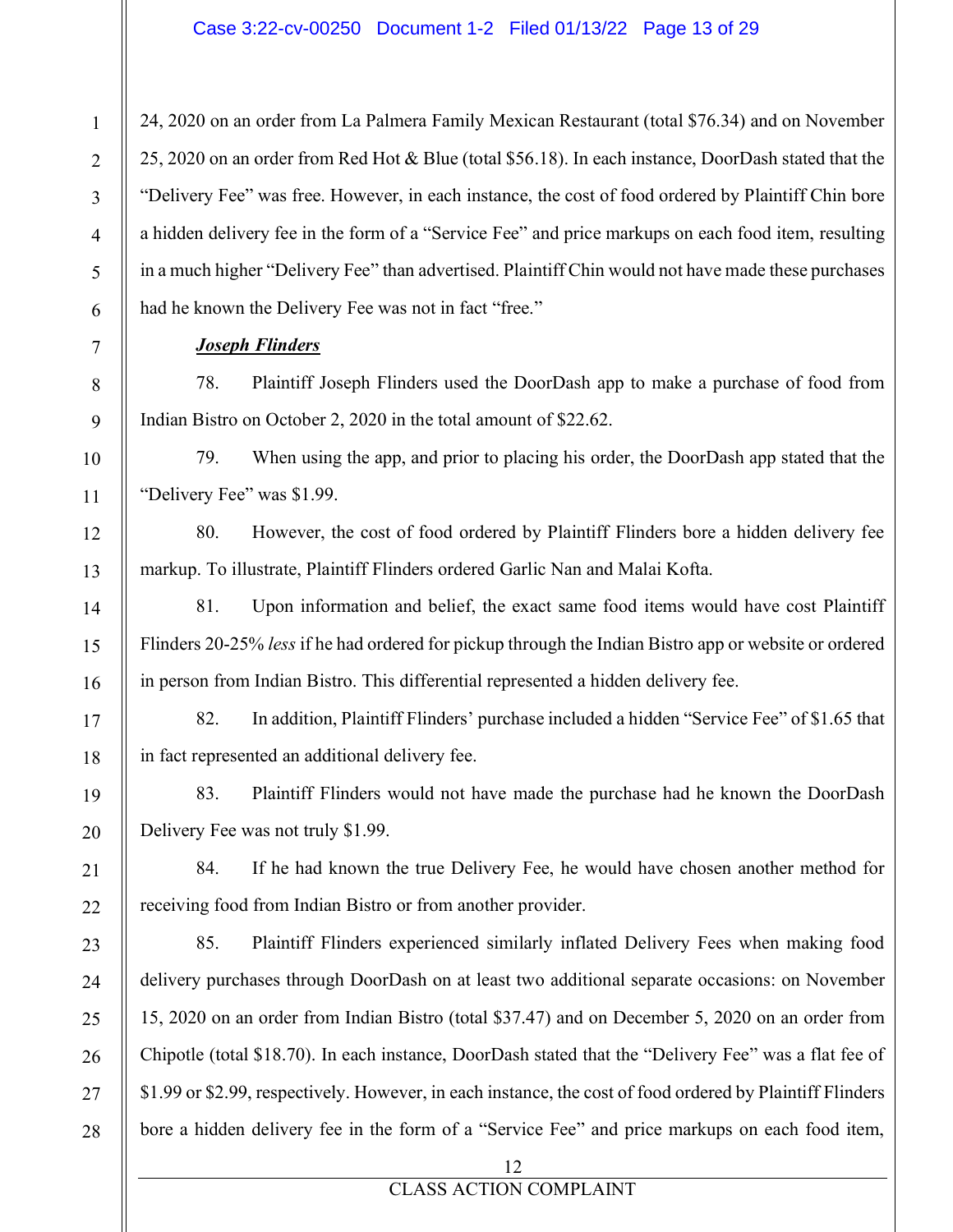#### Case 3:22-cv-00250 Document 1-2 Filed 01/13/22 Page 14 of 29

resulting in a much higher "Delivery Fee" than advertised. Plaintiff Flinders would not have made these purchases had he known that the Delivery Fee was not in fact a flat fee as advertised.

## *Daniel Chou*

86. Plaintiff Daniel Chou used the DoorDash app to make a purchase of food from SUP Noodle Bar on August 27, 2020, in the total amount of \$67.58.

87. When using the app, and prior to placing his order, the DoorDash app stated that the "Delivery Fee" was free.

88. However, the cost of food ordered by Plaintiff Chou bore a hidden delivery fee markup. To illustrate, Plaintiff Chou ordered Garlic Chicken Wings, Pho Shrimp, and Pho Rib Bones among other items.

89. Upon information and belief, the exact same food items would have cost Plaintiff Chou 20-25% *less* if he had ordered for pickup through the SUP Noodle Bar app or website or ordered in person from SUP Noodle Bar. This differential represented a hidden delivery fee.

90. In addition, Plaintiff Chou's purchase included a hidden "Service Fee" of \$2.78 that in fact represented an additional delivery fee.

91. Plaintiff Chou would not have made the purchase had he known the DoorDash Delivery Fee was not truly free.

92. If he had known the true Delivery Fee, he would have chosen another method for receiving food from SUP Noodle Bar or from another provider.

93. Plaintiff Chou experienced similarly inflated Delivery Fees when making food delivery purchases through DoorDash on at least seven additional separate occasions: on August 30, 2020 on an order from Katsu Bar (total \$62.25); on September 17, 2020 on an order from Dunkin' (total \$18.51); on September 28, 2020 on an order from Pepper Lunch (total \$51.12); on October 5, 2020 on an order from Ginzaya (total \$73.15); on October 25, 2020 on an order from Clyde's (total \$82.66); on November 19, 2020 on an order from Lee's Sandwiches (total \$25.39); and on November 28, 2020 on an order from Chipotle (total \$52.43). In each instance, DoorDash stated that the "Delivery Fee" was either "free" or a flat fee. However, in each instance, the cost of food ordered by Plaintiff Chou bore a hidden delivery fee in the form of a "Service Fee" and price markups on each

13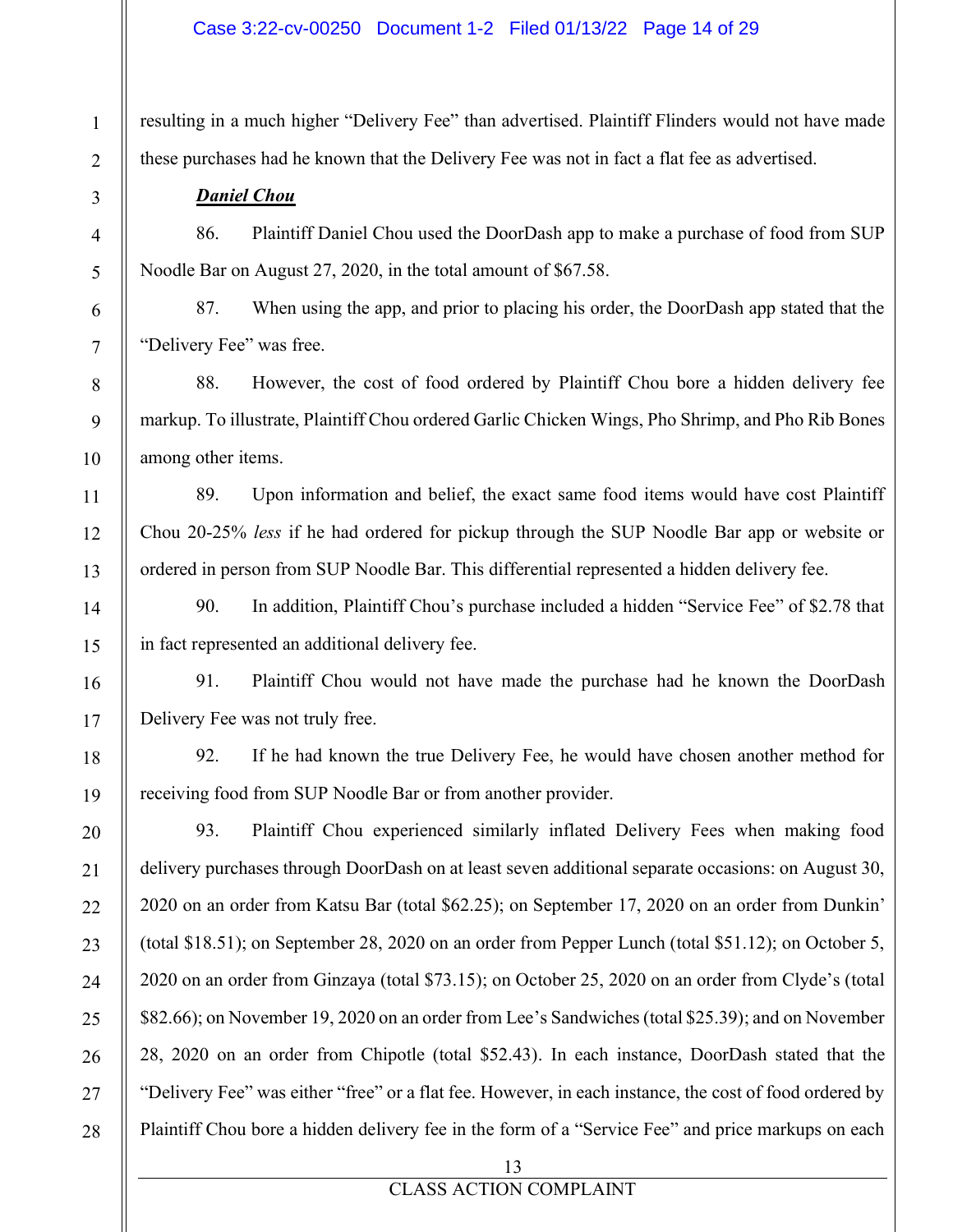#### Case 3:22-cv-00250 Document 1-2 Filed 01/13/22 Page 15 of 29

food item, resulting in a much higher "Delivery Fee" than advertised. Plaintiff Chou would not have made these purchases had he known the Delivery Fee was not in fact "free" or a flat fee as advertised.

### *Quiana Pleasant*

1

2

3

4

5

6

7

8

9

10

11

12

13

14

15

16

17

18

19

20

21

22

23

24

25

26

27

94. Plaintiff Quiana Pleasant used the DoorDash app to make a purchase of food from Bertucci's on May 1, 2020, in the total amount of \$48.20.

95. When using the app, and prior to placing her order, the DoorDash app stated that the "Delivery Fee" was a flat \$2.99.

96. However, the cost of food ordered by Plaintiff Pleasant bore a hidden delivery fee markup. To illustrate, Plaintiff Pleasant ordered Chicken Wings and Shrimp Rossini.

97. Upon information and belief, the exact same food items would have cost Plaintiff Pleasant 20-25% *less* if she had ordered for pickup through the Bertucci's app or website or ordered in person from Bertucci's. This differential represented a hidden delivery fee.

98. In addition, Plaintiff Pleasant's purchase included a hidden "Service Fee" of \$4.12 that in fact represented an additional delivery fee.

99. Plaintiff Pleasant would not have made the purchase if she had known the DoorDash Delivery Fee was not truly \$2.99.

100. If she had known the true Delivery Fee, she would have chosen another method for receiving food from Bertucci's or from another provider.

101. Plaintiff Pleasant experienced similarly inflated Delivery Fees when making food delivery purchases through DoorDash on at least three additional separate occasions: on November 24, 2020 on an order from Chili's Grill & Bar (total \$46.34); on November 24, 2020 on an order from Auntie Anne's (total \$22.86); and on November 1, 2020 on an order from Chili's Grill & Bar (total \$58.99). In each instance, DoorDash stated that the "Delivery Fee" was a flat fee of \$8.99 or \$6.99. However, in each instance, the cost of food ordered by Plaintiff Pleasant bore a hidden delivery fee in the form of a "Service Fee" and price markups on each food item, resulting in a much higher "Delivery Fee" than advertised. Plaintiff Pleasant would not have made these purchases had she known the Delivery Fee was not in fact a flat fee as advertised.

#### 28

#### **CLASS ALLEGATIONS**

## 14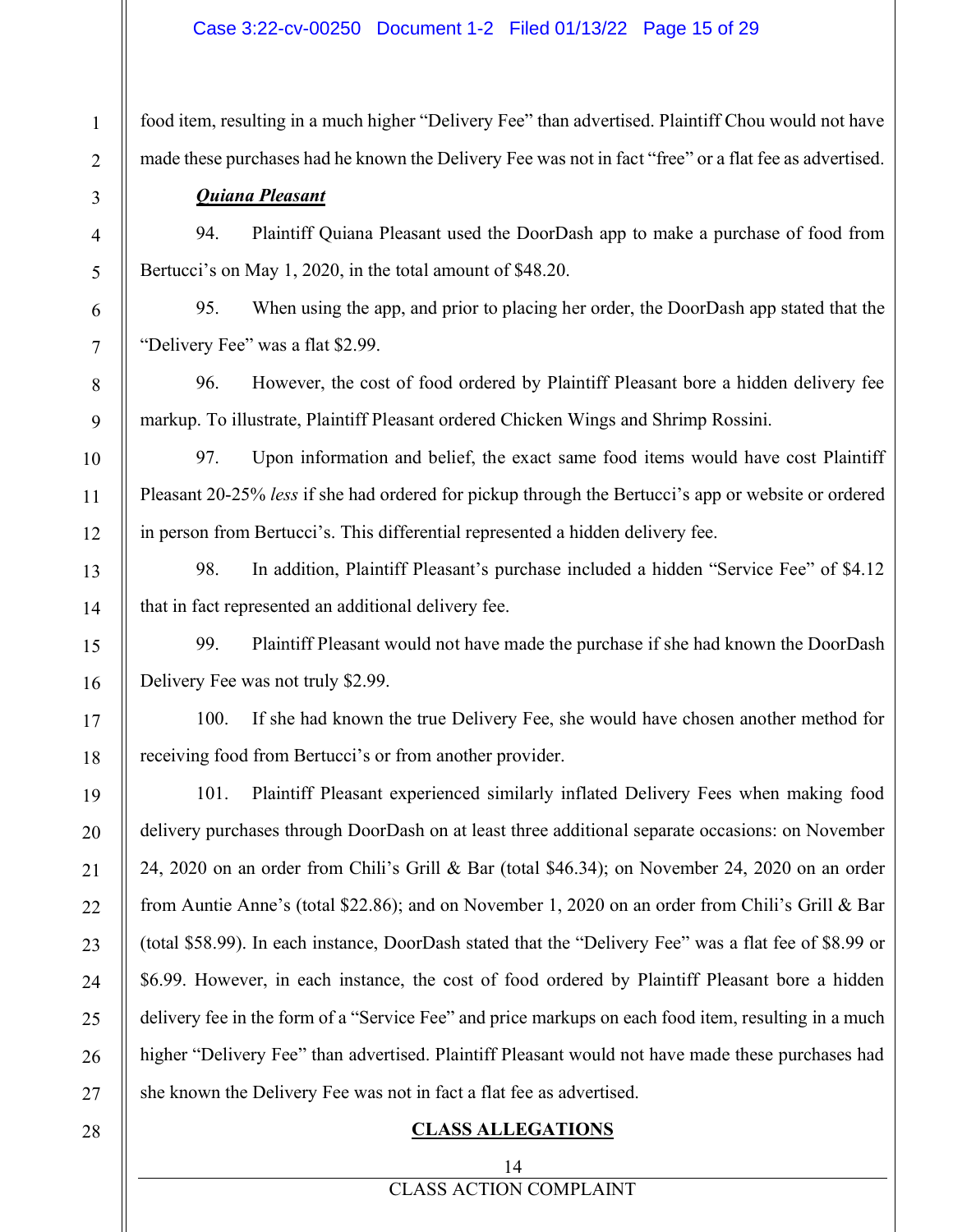| Case 3:22-cv-00250 Document 1-2 Filed 01/13/22 Page 16 of 29                                                                                                                                                                                                                                                                  |
|-------------------------------------------------------------------------------------------------------------------------------------------------------------------------------------------------------------------------------------------------------------------------------------------------------------------------------|
| 102.<br>Pursuant to California Code of Civil Procedure § 382, Plaintiffs bring this action on<br>behalf of themselves and Classes of similarly situated persons defined as follows:                                                                                                                                           |
| <b>California Class</b><br>All consumers in California who, within the applicable statute of<br>limitations preceding the filing of this action to the date of class<br>certification, ordered food delivery through the DoorDash mobile app or<br>website, and were assessed higher delivery charges than represented.       |
| <b>New York Class</b><br>All consumers in New York who, within the applicable statute of<br>limitations preceding the filing of this action to the date of class<br>certification, ordered food delivery through the DoorDash mobile app or<br>website, and were assessed higher delivery charges than represented.           |
| <b>Massachusetts Class</b><br>All consumers in Massachusetts who, within the applicable statute of<br>limitations preceding the filing of this action to the date of class<br>certification, ordered food delivery through the DoorDash mobile app or<br>website, and were assessed higher delivery charges than represented. |
| <b>Ohio Class</b><br>All consumers in Ohio who, within the applicable statute of limitations<br>preceding the filing of this action to the date of class certification, ordered<br>food delivery through the DoorDash mobile app or website, and were<br>assessed higher delivery charges than represented.                   |
| <b>Nationwide Class</b><br>All consumers who, within the applicable statute of limitations preceding<br>the filing of this action to the date of class certification, ordered food<br>delivery through the DoorDash mobile app or website, and were assessed<br>higher delivery charges than represented.                     |
| Excluded from the Classes are Defendants, any entities in which they have a<br>103.                                                                                                                                                                                                                                           |
| controlling interest, any of their parents, subsidiaries, affiliates, officers, directors, employees and                                                                                                                                                                                                                      |
| members of such persons' immediate families, and the presiding $judge(s)$ in this case, and their staff.                                                                                                                                                                                                                      |
| Plaintiffs reserve the right to expand, limit, modify, or amend this class definition, including the                                                                                                                                                                                                                          |
| addition of one or more subclasses, in connection with his motion for class certification, or at any                                                                                                                                                                                                                          |
| other time, based upon, <i>inter alia</i> , changing circumstances and/or new facts obtained during                                                                                                                                                                                                                           |
| discovery.                                                                                                                                                                                                                                                                                                                    |
| <b>Numerosity:</b> At this time, Plaintiffs do not know the exact size of the Classes;<br>104.                                                                                                                                                                                                                                |
| however, due to the nature of the trade and commerce involved, Plaintiffs believe that the Class                                                                                                                                                                                                                              |

1

2

3

4

5

6

7

8

9

10

11

12

13

14

15

16

17

18

19

20

21

22

23

24

25

26

27

28

members are well into the thousands, and thus are so numerous that joinder of all members is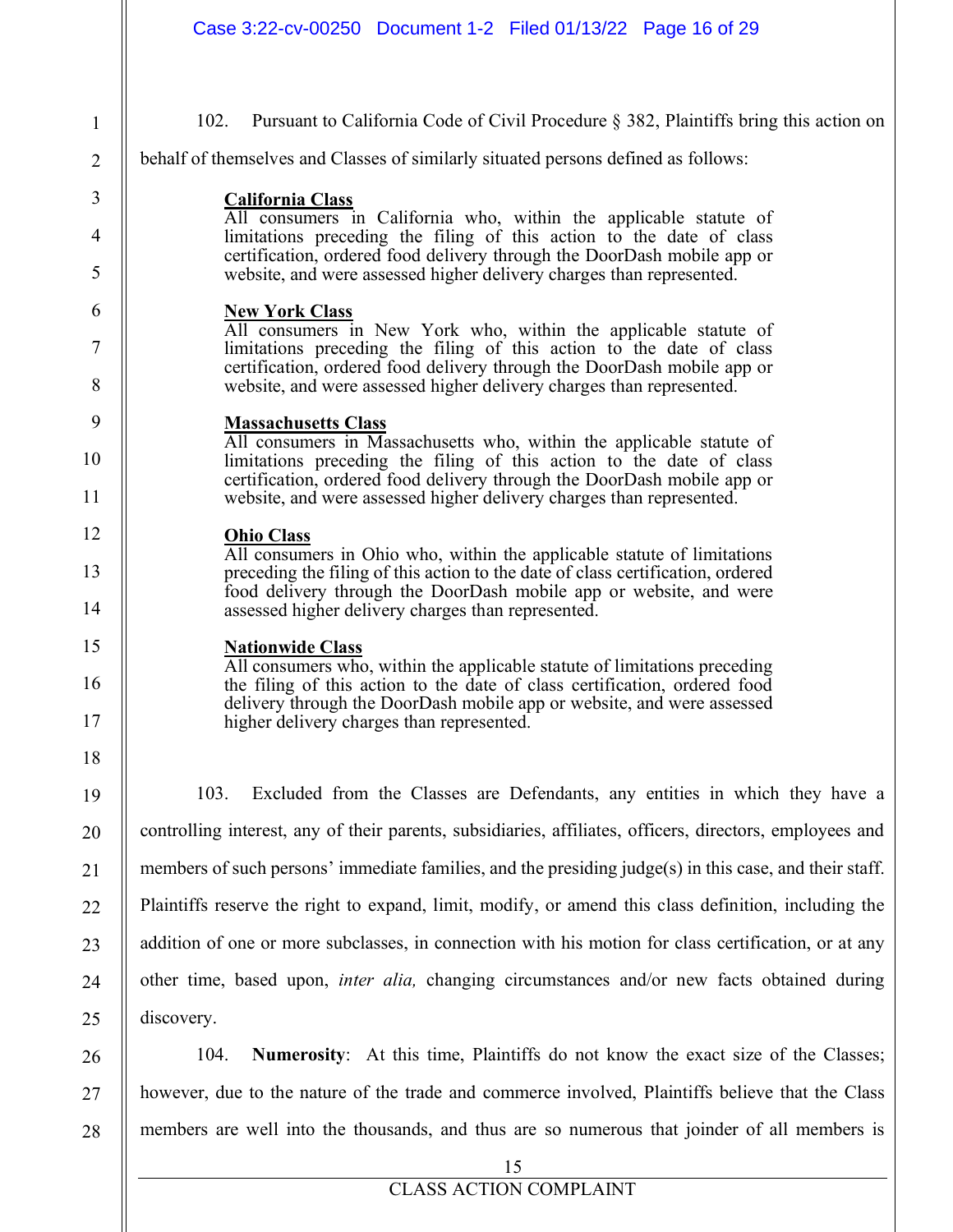## Case 3:22-cv-00250 Document 1-2 Filed 01/13/22 Page 17 of 29

impractical. The number and identities of Class members is administratively feasible and can be determined through appropriate discovery in the possession of the Defendant.

105. **Commonality**: There are questions of law or fact common to the Classes, which include, but are not limited to the following:

- a. Whether during the class period, Defendant deceptively represented its Delivery Fee on food deliveries ordered through the DoorDash mobile app;
- b. Whether Defendant's alleged misconduct misled or had the tendency to mislead consumers;

# c. Whether Defendant engaged in unfair, unlawful, and/or fraudulent business practices under the laws asserted;

- d. Whether Defendant's alleged conduct constitutes violations of the laws asserted;
- e. Whether Plaintiffs and members of the Classes were harmed by Defendant's misrepresentations;

# f. Whether Plaintiffs and the Classes have been damaged, and if so, the proper measure of damages; and

g. Whether an injunction is necessary to prevent Defendant from continuing to deceptively represent its Delivery Fee on food deliveries ordered through the DoorDash app.

106. **Typicality**: Like Plaintiffs, many other consumers ordered food for delivery from DoorDash's website or mobile app, believing delivery to be flat, low cost "Delivery Fee" based on Defendant's representations. Plaintiffs' claims are typical of the claims of the Classes because Plaintiffs and each Class member was injured by Defendant's false representations about the true nature of the delivery fee. Plaintiffs and the Classes have suffered the same or similar injury as a result of Defendant's false, deceptive and misleading representations. Plaintiffs' claims and the claims of members of the Classes emanate from the same legal theory, Plaintiffs' claims are typical of the claims of the Classes, and, therefore, class treatment is appropriate.

28

1

2

3

4

5

6

7

8

9

10

11

12

13

14

15

16

17

18

19

20

21

22

23

24

25

26

27

107. **Adequacy of Representation**: Plaintiffs are committed to pursuing this action and

16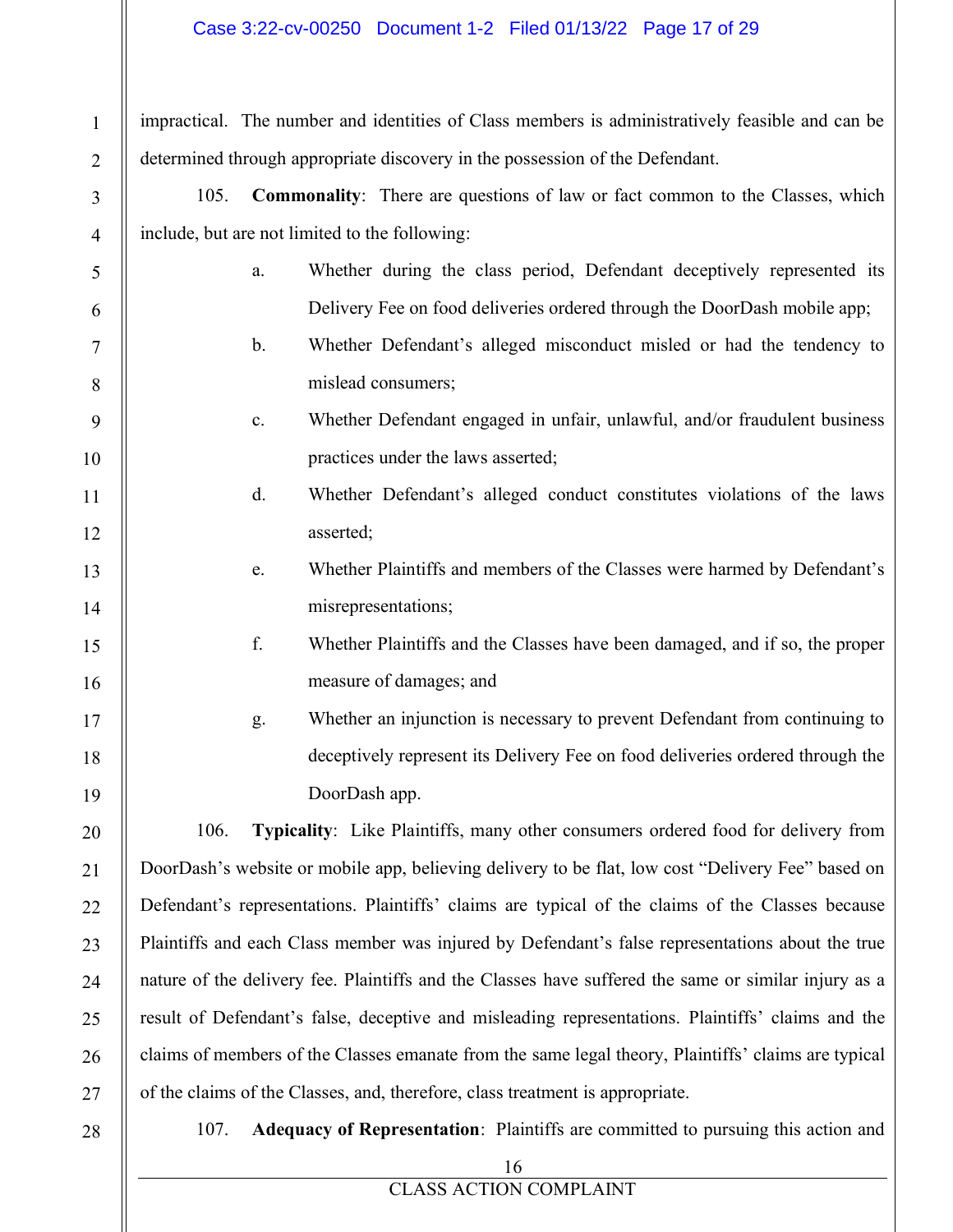## Case 3:22-cv-00250 Document 1-2 Filed 01/13/22 Page 18 of 29

have retained counsel competent and experienced in prosecuting and resolving consumer class actions. Plaintiffs will fairly and adequately represent the interests of the Classes and do not have any interests adverse to those of the Classes.

108. **The Proposed Classes Satisfy the Rule 23(b)(2) Prerequisites for Injunctive Relief**. Defendant has acted or refused to act on grounds generally applicable to the Classes, thereby making appropriate final injunctive and equitable relief with respect to the Classes as a whole. Plaintiffs remain interested in ordering food for delivery through DoorDash's website and mobile app; there is no way for them to know when or if Defendant will cease deceptively misrepresenting the cost of delivery.

109. Specifically, Defendant should be ordered to cease from representing their delivery service as flat, low cost "Delivery Fee" and to disclose the true nature of their mark-ups.

110. Defendant's ongoing and systematic practices make declaratory relief with respect to the Classes appropriate.

111. **The Proposed Classes Satisfy the Rule 23(b)(3) Prerequisites for Damages**. The common questions of law and fact enumerated above predominate over questions affecting only individual members of the Classes, and a class action is the superior method for fair and efficient adjudication of the controversy. The likelihood that individual members of the Classes will prosecute separate actions is remote due to the extensive time and considerable expense necessary to conduct such litigation, especially when compared to the relatively modest amount of monetary, injunctive, and equitable relief at issue for each individual Class member.

#### **CAUSES OF ACTION FIRST CLAIM FOR RELIEF Violation of California¶s Unfair Competition Law ("UCL") Cal. Bus. & Prof. Code § 17200,** *et seq.* **(Asserted On Behalf of the California Class)**

112. Plaintiffs incorporate the preceding allegations by reference as if fully set forth herein. 113. California Business & Professions Code  $\S$  17200 prohibits acts of "unfair competition," including any "unlawful, unfair or fraudulent business act or practice." DoorDash's conduct related to deceptively representing that it provides its food delivery services for a flat, low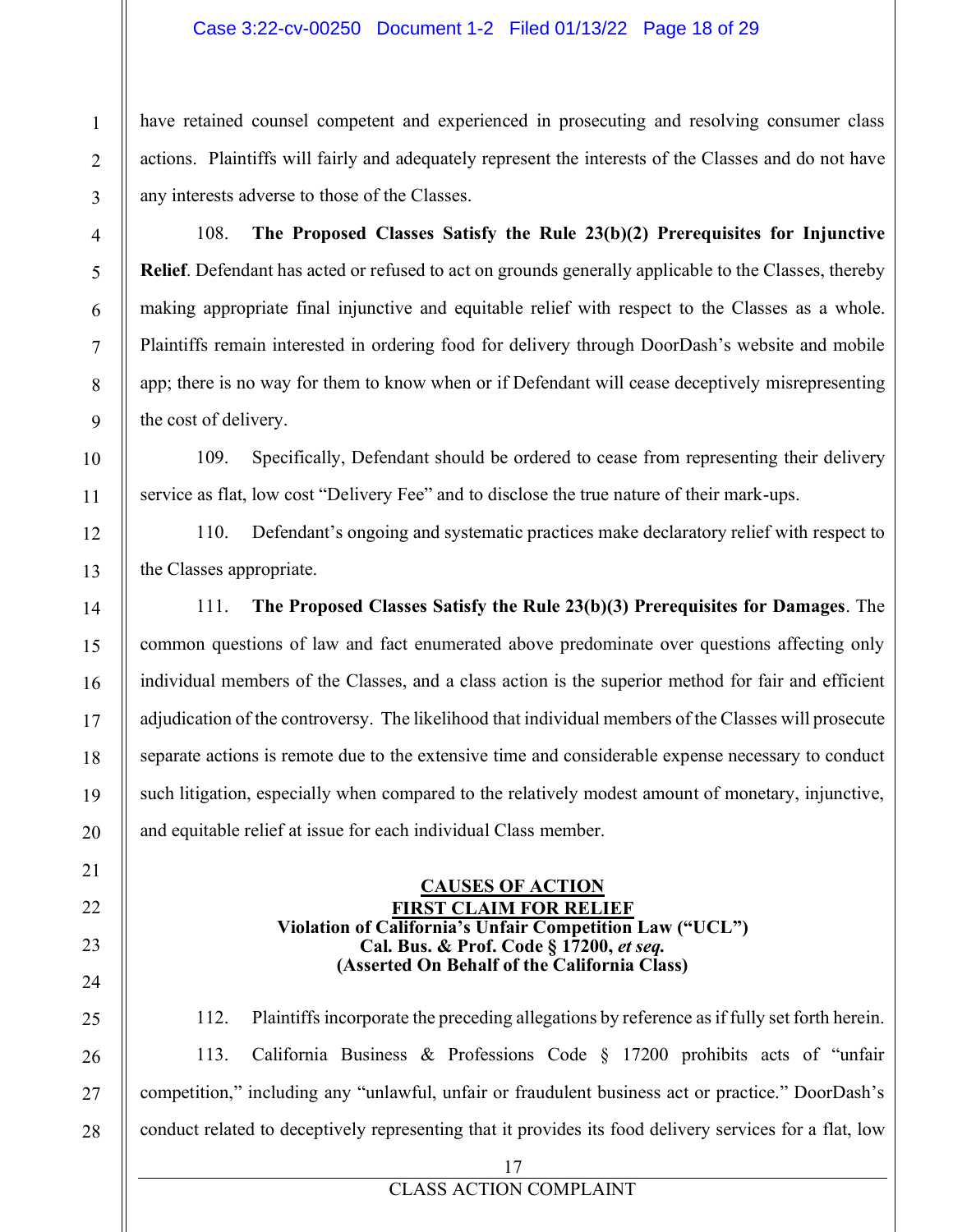cost "Delivery Fee" on food deliveries ordered through its website and mobile app violates each of the statute's "unfair," "unlawful," and "fraudulent" prongs.

114. The UCL imposes strict liability. Plaintiffs need not prove that DoorDash intentionally or negligently engaged in unlawful, unfair, or fraudulent business practices—but only that such practices occurred.

115. A business act or practice is "unfair" under the UCL if it offends an established public policy or is immoral, unethical, oppressive, unscrupulous, or substantially injurious to consumers, and that unfairness is determined by weighing the reasons, justifications, and motives of the practice against the gravity of the harm to the alleged victims.

116. A business act or practice is "fraudulent" under the UCL if it is likely to deceive members of the public.

117. A business act or practice is "unlawful" under the UCL if it violates any other law or regulation.

118. DoorDash committed unfair and fraudulent business acts and practices in violation of Cal. Bus. & Prof. Code § 17200, *et seq.,* by affirmatively and knowingly misrepresenting on its website and mobile app that it provides a flat, low-cost Delivery Fee for food orders, when, in reality, it hides delivery charges through hidden food markup applied exclusively to delivery orders, and through the assessment of an elusive "Service Fee" exclusively charged to delivery customers.

119. Defendant's acts and practices offend an established public policy of fee transparency in the marketplace, and constitute immoral, unethical, oppressive, and unscrupulous activities that are substantially injurious to consumers.

120. The harm to Plaintiffs and the Class outweighs the utility of Defendant's practices. There were reasonably available alternatives to further Defendant's legitimate business interests, other than the misleading and deceptive conduct described herein.

121. Defendant's conduct also constitutes an "unlawful" act under the UCL because, as detailed in Plaintiffs' Second Claim for Relief below, it also constitutes a violation of sections 1770(a)(5) and (a)(9) of the California Consumer Legal Remedies Act ("CLRA"), Cal. Civ. Code  $\S$ 1750, *et seq., infra,* in that DoorDash deceptively represents that it charges a flat, low cost "Delivery"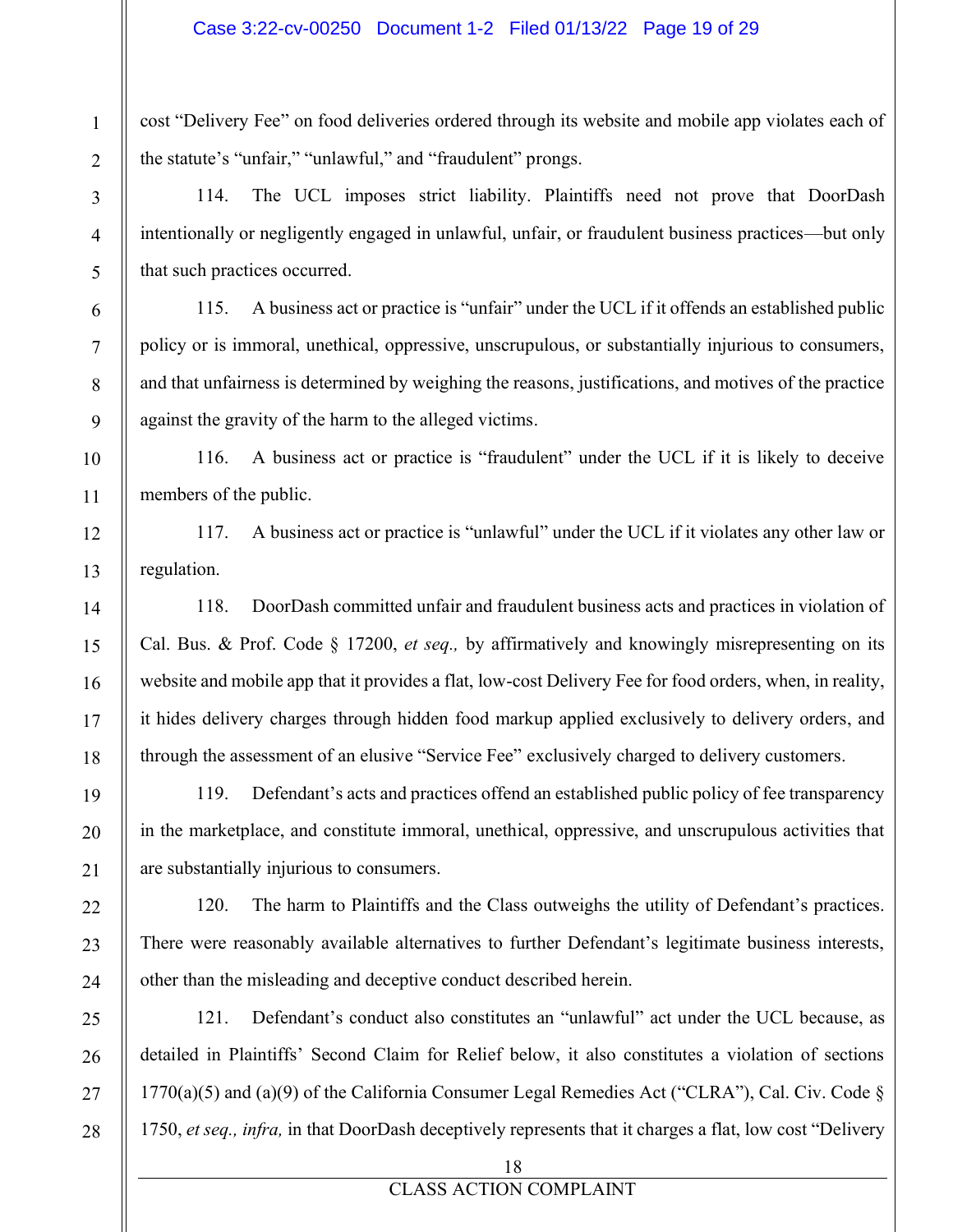## Case 3:22-cv-00250 Document 1-2 Filed 01/13/22 Page 20 of 29

Fee" for food orders made on its website or mobile app; in reality, however, this marketing message is false because DoorDash's (a) use of the delivery service causes an increase in food prices; and (b) the so-called "service fee" is assessed exclusively on delivery customers and is therefore by definition a delivery charge.

122. DoorDash's business practices have misled Plaintiffs and the proposed Class and will continue to mislead them in the future.

123. Plaintiffs relied on Defendant's misrepresentations about the falsely advertised cost of delivery in choosing to utilize the DoorDash food delivery service in ordering food from Defendant's website or mobile app.

124. By falsely marketing a flat, low cost "Delivery Fee," DoorDash deceived Plaintiffs and Class members into making online food purchases they otherwise would not make.

125. Had Plaintiffs known the truth of the delivery service fee, *i.e.*, that DoorDash's "Service Fee" and hidden food markups were in all reality "delivery fees," they would have chosen another method for receiving food, including ordering food from another provider.

126. As a direct and proximate result of DoorDash's unfair, fraudulent, and unlawful practices, Plaintiffs and Class members suffered and will continue to suffer actual damages. Defendant's fraudulent conduct is ongoing and present a continuing threat to Class members that they will be deceived into ordering food for delivery under the false belief that DoorDash's true delivery charge was represented by its prominently represented "Delivery Fee."

127. As a result of its unfair, fraudulent, and unlawful conduct, DoorDash has been unjustly enriched and should be required to disgorge its unjust profits and make restitution to Plaintiffs and Class members pursuant to Cal. Bus. & Prof. Code § 17203 and 17204.

128. Pursuant to Business & Professions Code  $\S$  17203 and 17500, Plaintiffs and the members of the Class, on behalf of the general public, seek an order of this Court enjoining Defendant from continuing to engage, use, or employ their unfair, unlawful, and fraudulent practices.

#### **SECOND CLAIM FOR RELIEF Violation of California¶s Consumer Legal Remedies Act ("CLRA") Cal. Civ. Code § 1750,** *et seq.* **(Asserted On Behalf of the California Class)**

CLASS ACTION COMPLAINT 19

28

1

2

3

4

5

6

7

8

9

10

11

12

13

14

15

16

17

18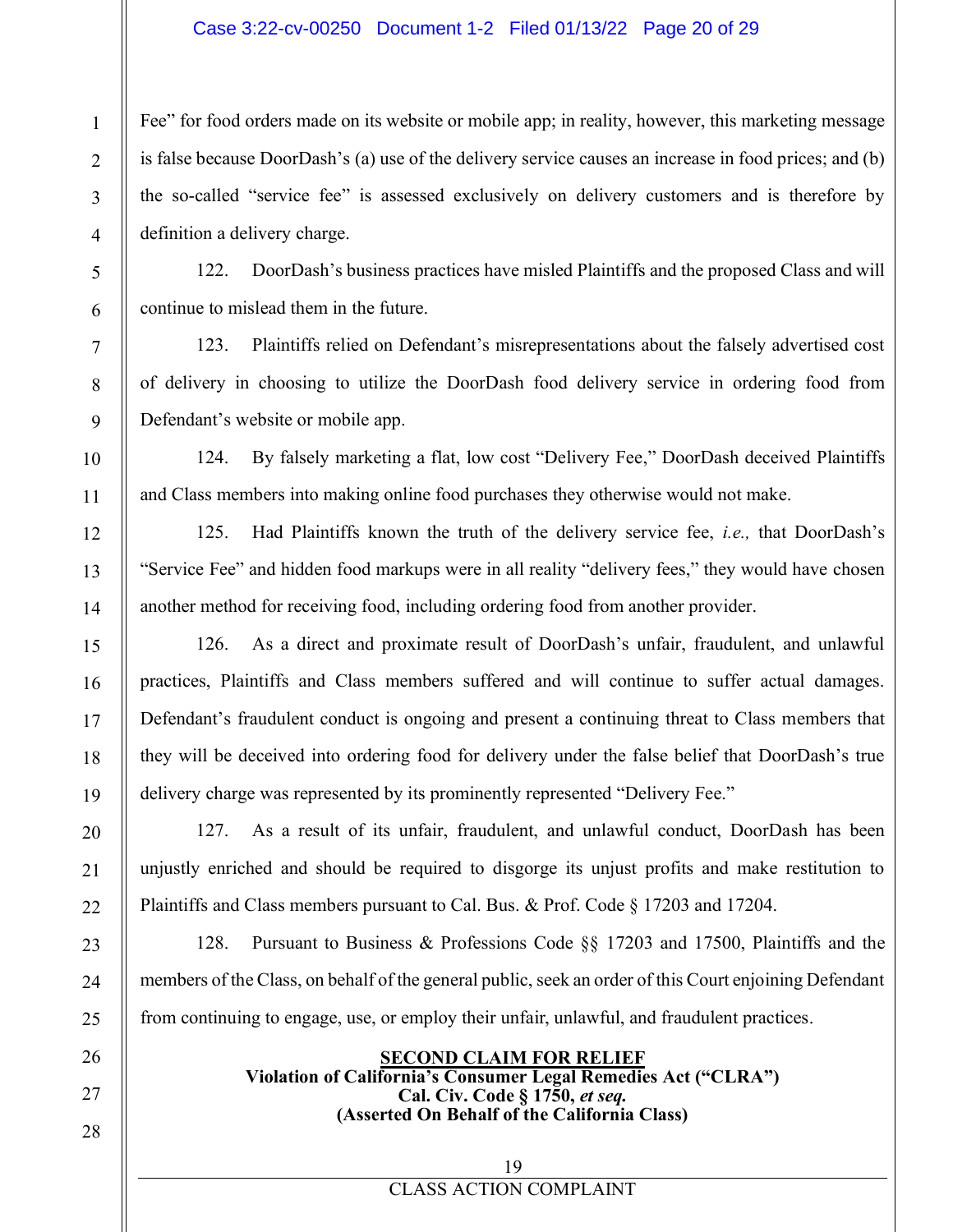#### Case 3:22-cv-00250 Document 1-2 Filed 01/13/22 Page 21 of 29

129. Plaintiffs incorporate the preceding allegations by reference as if fully set forth herein.

130. This cause of action is brought pursuant to the Consumers Legal Remedies Act (CLRA), California Civil Code § 1750, *et seq*. Plaintiffs and each member of the proposed Class are "consumers" as defined by California Civil Code  $\S$  1761(d). Defendant's sale of food products to consumers for delivery ordered through its website and mobile app were "transactions" within the meaning of California Civil Code  $\S 1761(e)$ . Defendant's online delivery service utilized by Plaintiffs and the Class is a "service" within the meaning of California Civil Code  $\S 1761(b)$ . The food products purchased by Plaintiffs and the Class are "goods" within the meaning of California Civil Code  $\S$  $1761(a)$ .

131. Defendant violated and continues to violate the CLRA by engaging in the following practices proscribed by California Civil Code § 1770(a) in transactions with Plaintiffs and the Class which were intended to result in, and did result in, the sale of DoorDash food orders for delivery:

- a. **Exercise 19 ARE 19 ARE 12 ARE 12 ARE 12 ARE 12 ARE 12 ARE 12 ARE 12 ARE 12 ARE 12 ARE 12 ARE 12 ARE 12 ARE 12 ARE 12 ARE 12 ARE 12 ARE 12 ARE 12 ARE 12 ARE 12 ARE 12 ARE 12 ARE 12 ARE 12 ARE 12 ARE 12 ARE 12 ARE 12 ARE** not have"  $(a)(5)$ ; and
- b. "Advertising goods or services with intent not to sell them as advertised"  $(a)(9)$ .

132. Specifically, DoorDash advertises to customers that the charge for use of its delivery service represented by the "Delivery Fee" disclosed, but this is false because Defendant imposes hidden delivery charges to consumers through two ways: (1) by secretly marking up food items applied exclusively for delivery orders and  $(2)$  by covertly applying a "Service Fee" and misrepresenting that it is actually a delivery charge.

133. At no time does DoorDash disclose the true nature of its delivery fee to consumers; instead, it repeatedly conceals and misrepresents this material information at several steps of the transaction process.

134. DoorDash continues to violate the CLRA and continues to injure the public by misleading consumers about its delivery fees. Accordingly, Plaintiffs seek injunctive relief on behalf of the general public to prevent DoorDash from continuing to engage in these deceptive and illegal practices. Otherwise, Plaintiff, the Class members, and members of the general public may be

20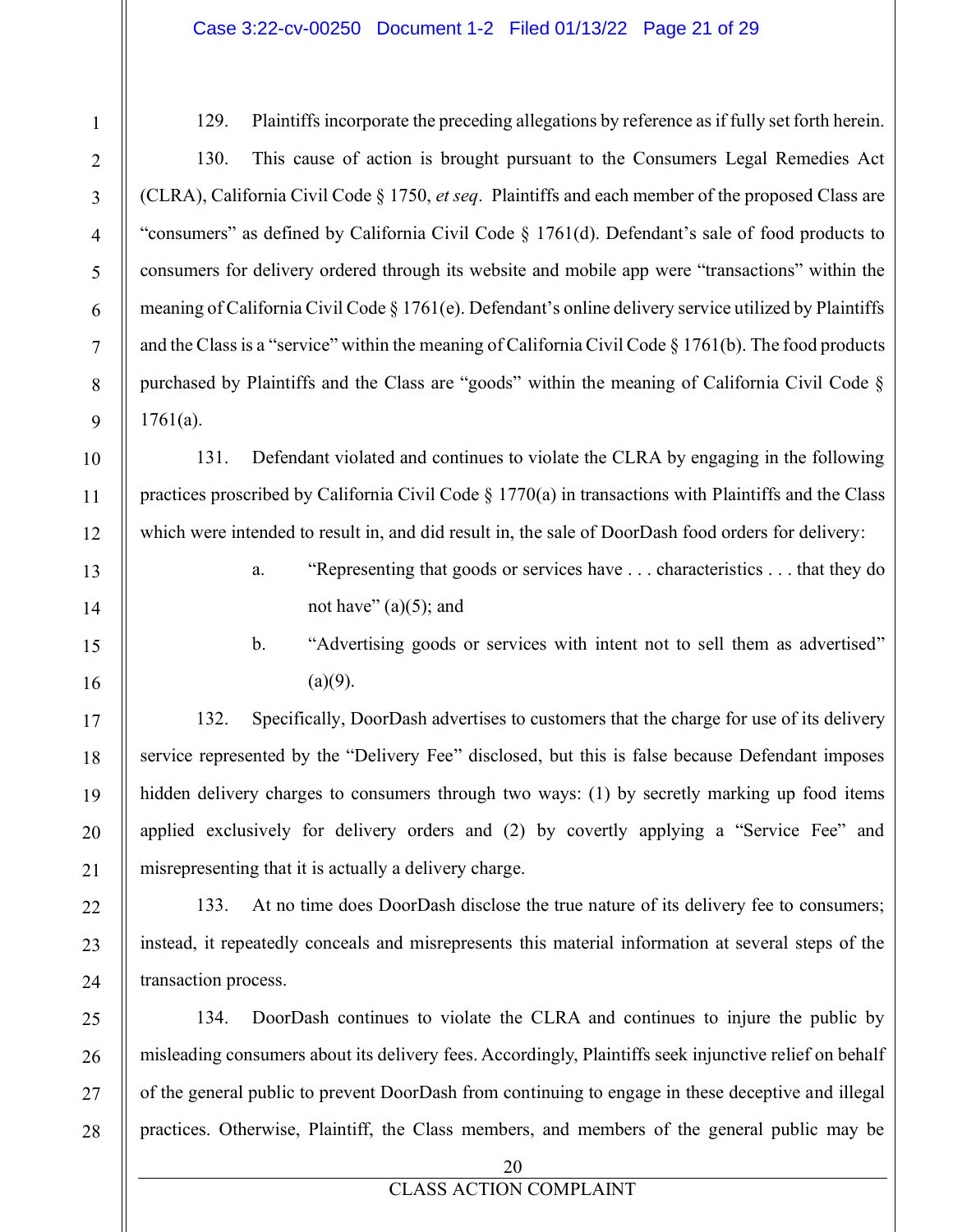#### Case 3:22-cv-00250 Document 1-2 Filed 01/13/22 Page 22 of 29

irreparably harmed and/or denied effective and complete remedy if such an order is not granted.

135. In accordance with Cal. Civ. Code  $\S$  1780(a), Plaintiffs and the Class members seek injunctive and equitable relief on behalf of the general public for violations of the CLRA, including restitution and disgorgement.

136. Pursuant to  $\S 1782(a)$  of the CLRA, Plaintiffs' counsel notified Defendant in writing by certified mail of the particular violations of §1770 of the CLRA and demanded that it rectify the problems associated with the actions detailed above and give notice to all affected consumers of Defendant's intent to act. If Defendant fails to respond to Plaintiffs' letter or agree to rectify the problems associated with the actions detailed above and give notice to all affected consumers within 30 days of the date of written notice, as proscribed by §1782, Plaintiffs will move to amend their Complaint to pursue claims for actual, punitive and statutory damages, as appropriate against Defendant. As to this cause of action, at this time, Plaintiffs seek only injunctive relief.

### **THIRD CLAIM FOR RELIEF False and Misleading Advertising [Business & Professions Code §§ 17500,** *et seq***.] (Asserted On Behalf of the California Class)**

137. Plaintiffs re-allege and incorporate the foregoing paragraphs as though fully set forth herein.

138. California's False Advertising Law ("FAL"), Cal. Bus. & Prof. Code  $\S$  17500, states that "[i]t is unlawful for any ... corporation ... with intent ... to dispose of ... personal property ... to induce the public to enter into any obligation relating thereto, to make or disseminate or cause to be made or disseminated ... from this state before the public in any state, in any newspaper or other publication, or any advertising device, or by public outcry or proclamation, or in any other manner or means whatever, including over the Internet, any statement...which is untrue or misleading and which is known, or which by the exercise of reasonable care should be known, to be untrue or misleading...."

139. Defendant's material misrepresentations and omissions alleged herein violate Bus. & Prof. Code § 17500.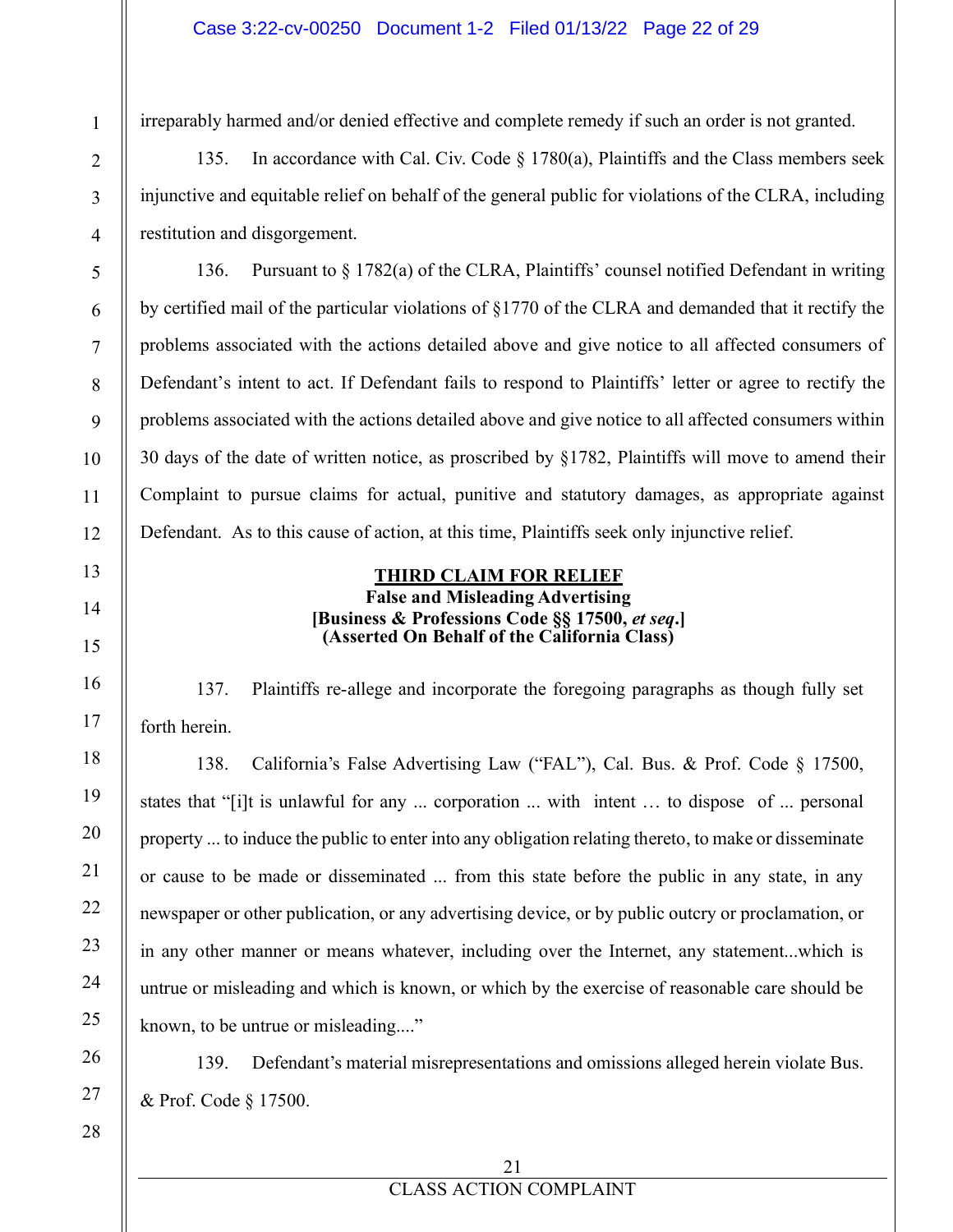140. Defendant knew or should have known that its misrepresentations and omissions were false, deceptive, and misleading.

141. Pursuant to Business & Professions Code  $\S$  17203 and 17500, Plaintiffs and the members of the Class, on behalf of the general public, seek an order of this Court enjoining Defendants from continuing to engage, use, or employ their practice of misrepresenting their delivery fees.

142. Further, Plaintiffs and the members of the Class seek an order requiring Defendant to disclose such misrepresentations, and additionally request an order awarding Plaintiffs restitution of the money wrongfully acquired by Defendants by means of said misrepresentations.

143. Additionally, Plaintiffs and the Class members seek an order requiring Defendants to pay attorneys' fees pursuant to Cal. Civ. Code  $\S$  1021.5.

#### **FOURTH CLAIM FOR RELIEF Deceptive Acts or Practices**

# **[N.Y. Gen. Bus. Law § 349,** *et seq.***] (Asserted On Behalf of the New York Class)**

144. Plaintiffs re-allege and incorporate the foregoing paragraphs as though fully set forth herein.

145. This cause of action is brought under New York's General Business Law § 349, *et VeT.*

146. N.Y. Gen. Bus. Law  $\S$  349(a) provides that "[d]eceptive acts or practices in the conduct of any business, trade or commerce or in the furnishing of any service in this state are hereby declared unlawful."

147. DoorDash committed deceptive acts and practices in violation of N.Y. Gen. Bus. Law § 349 by affirmatively and knowingly misrepresenting on its website and mobile app that it provides a flat, low-cost delivery fee for food orders, when, in reality, it hides delivery charges in the form of a hidden "Service Fee" and through hidden food markups applied exclusively to delivery orders.

27 28

1

2

3

4

5

6

7

8

9

10

11

12

13

14

15

16

17

18

19

20

21

22

23

24

25

26

148. DoorDash's actions regarding its food delivery service, as described herein, are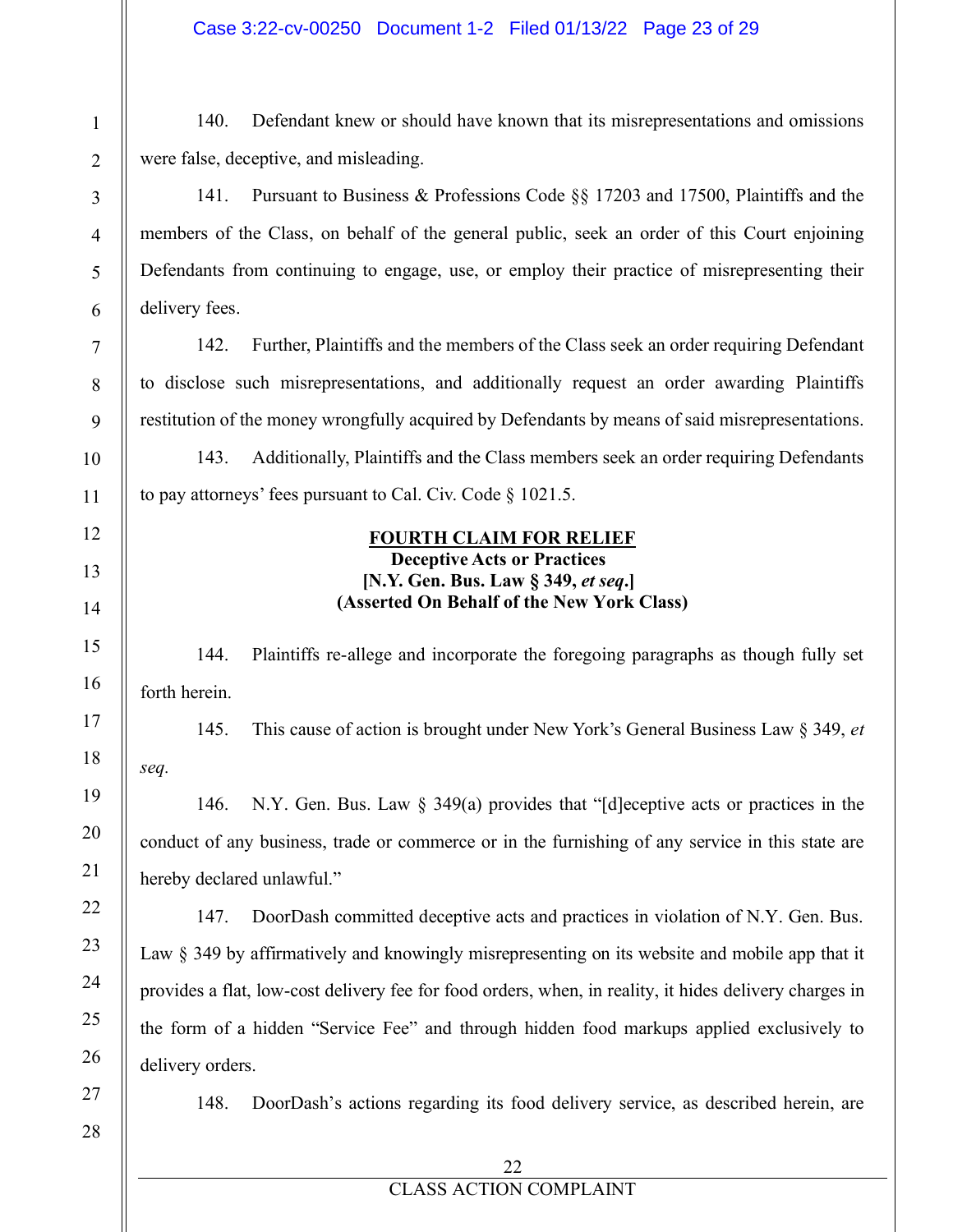#### Case 3:22-cv-00250 Document 1-2 Filed 01/13/22 Page 24 of 29

deceptive acts or practices in the conduct of business trade or commerce of food and in the furnishing of food delivery services.

149. The deceptive acts or practices and the furnishing of food delivery services took place in this State because DoorDash operates in this State and because the food delivery transaction took place in this State when DoorDash accepted Plaintiff's food delivery order placed on the DoorDash website or mobile app in this State. In short, the underlying nature of the deceptive transactions occurred in New York.

150. N.Y. Gen. Bus. Law  $\S$  349(h) provides that "any person who has been injured by reason of any violation of this section may bring an action in his own name to enjoin such unlawful act or practice, an action to recover his actual damages or fifty dollars, whichever is greater, or both such action."

151. Plaintiff and the Class have been injured by Defendant's violations of N.Y. Gen. Bus. Law § 349.

152. Defendant's misleading and deceptive conduct occurred, and continues to occur, in the course of DoorDash's business.

153. As an actual and proximate result of Defendant's misconduct, Plaintiff and the Class were injured and suffered damages.

154. Defendant is liable to Plaintiff and the Class for damages in amounts to be proven at trial.

> **FIFTH CLAIM FOR RELIEF Consumer Protection Act [Mass. Gen. Laws c. 93A,** *et seq.***] (Asserted On Behalf of the Massachusetts Class)**

155. Plaintiffs re-allege and incorporate the preceding paragraphs as though fully set forth herein.

156. The Massachusetts Consumer Protection Act declares unlawful any "unfair or deceptive acts or practices in the conduct of any trade or commerce." Mass. Gen. Laws c. 93A,  $\S$ 2.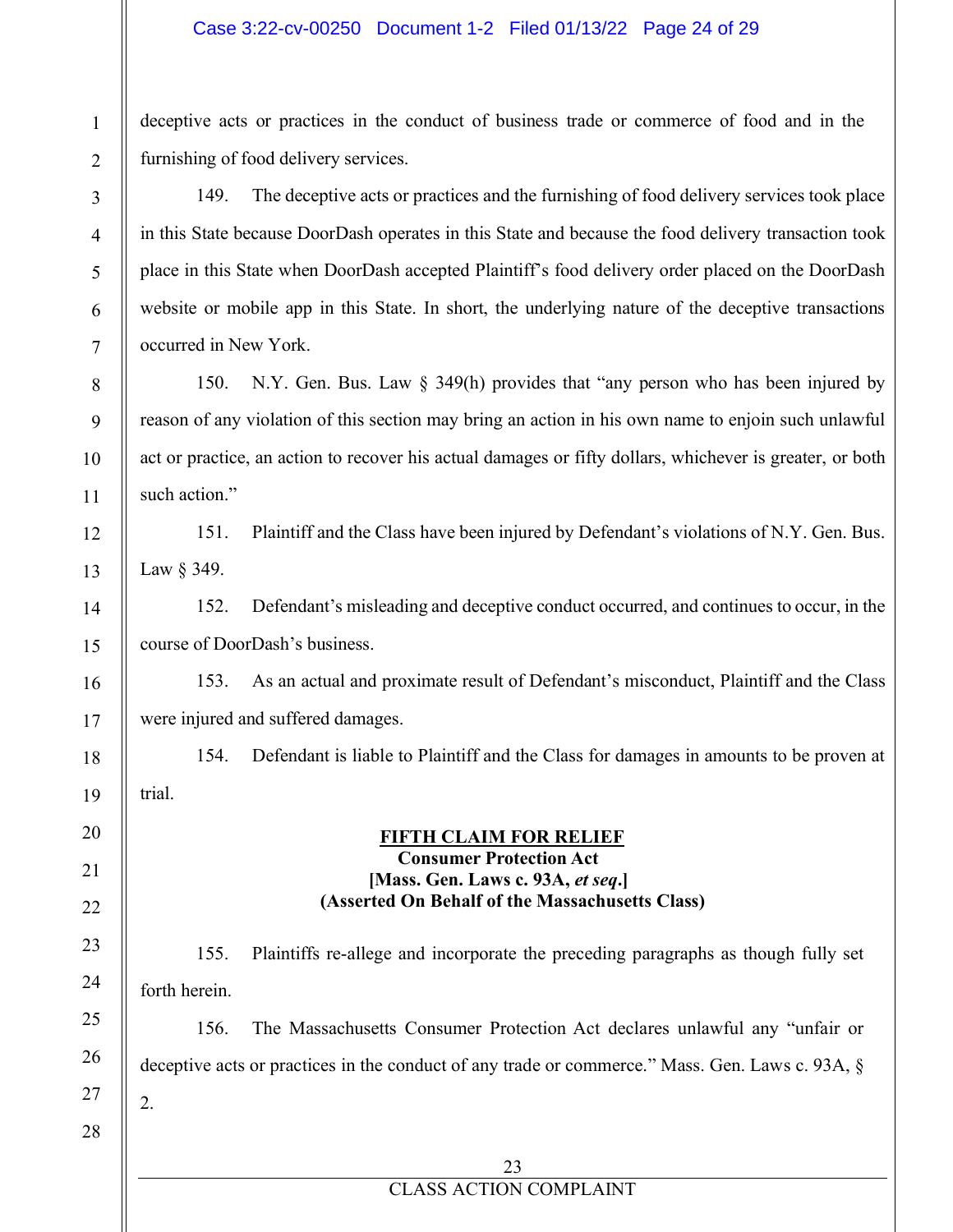157. Defendant's acts and practices were in and affected trade or commerce as defined by Mass. Gen. Laws c. 93A.

158. Defendant engaged in unfair and deceptive acts and practices relating to its "Delivery Fee" for food orders placed for delivery through the DoorDash app or website. Specifically, DoorDash advertises to customers that the charge for use of its delivery service represented by the "Delivery Fee" disclosed, but this is false because Defendant imposes hidden delivery charges to consumers through two ways: (1) by secretly marking up food items applied exclusively for delivery orders and  $(2)$  by covertly applying a "Service Fee" and misrepresenting that it is actually a delivery charge.

159. Defendant's acts and practices proximately caused injury to Plaintiff and the Class, and they are entitled to damages, injunctive and declaratory relief.

160. Defendant's actions as detailed above were knowing or willful violations of Mass. Gen. Laws c. 93A,  $\S$  2, entitling Plaintiff and the Class members to an award of double or treble damages.

161. Before filing this Complaint, and in accordance with Section 9(3), Plaintiff sent a written demand to Defendant regarding DoorDash's deceptive and untruthful promises to provide food delivery services for a flat, low cost "Delivery Fee." Defendant did not make a satisfactory response or reasonable offer of settlement.

162. Because of the unfair and deceptive acts and practices of Defendant, on behalf of the Class, Plaintiff seeks actual damages, minimum statutor\ damages, double and treble damages, injunctive relief, and other such equitable relief as the Court finds necessary and proper, as well as reasonable attorneys' fees and costs. Mass. Gen. Laws c. 93A,  $\S$  9(3).

## **SIXTH CLAIM FOR RELIEF Consumer Sales Practices Act – Unfair or Deceptive Acts or Practices**

# **[Ohio Rev. Code Ann. § 1345.02,** *et seq.***] (Asserted On Behalf of the Ohio Class)**

163. Plaintiffs re-allege and incorporate the preceding paragraphs as though fully set forth herein.

24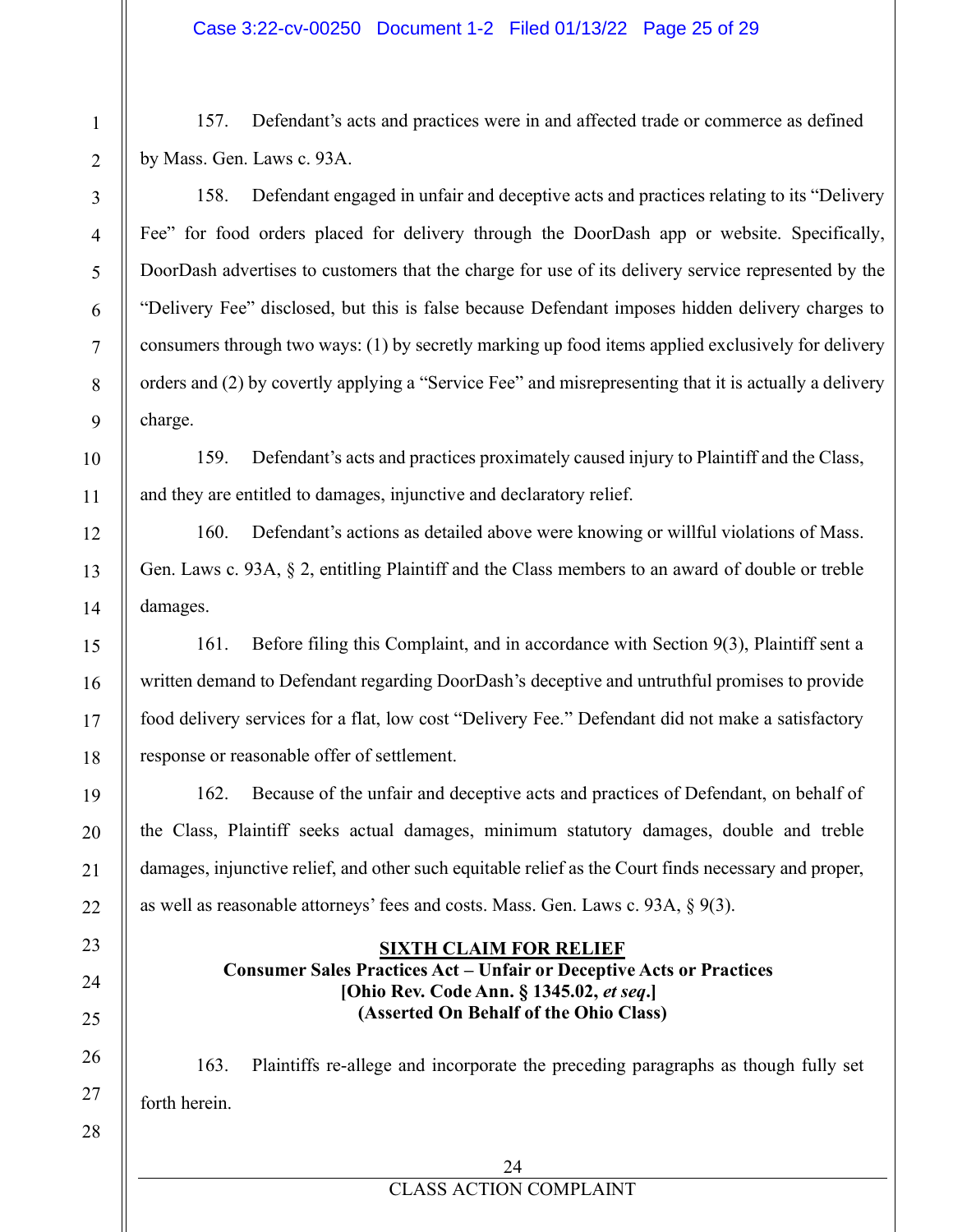164. The Ohio Consumer Sales Practices Act (the "CPSA") prohibits unfair or deceptive acts or practices in connection with consumer transactions.

165. DoorDash is a "supplier" as that term is defined in Ohio Rev. Code Ann.  $\S$  $1345.01(C)$  and Plaintiff and the Ohio Class are "persons" and "consumers" as those terms are defined in Ohio Rev. Code Ann.  $\S$  1345.01(B) and (D).

166. The purchase of food orders for delivery via the DoorDash app and website constitutes a "consumer transaction" as that term is defined in Ohio Rev. Code  $\S$  1345.01(A).

167. DoorDash violated the CPSA when it knowingly and intentionally engaged in unfair and deceptive acts and practices relating to its "Delivery Fee" for food orders placed for delivery through the DoorDash app or website. Specifically, DoorDash advertises to customers that the charge for use of its delivery service represented by the "Delivery Fee" disclosed, but this is false because Defendant imposes hidden delivery charges to consumers through two ways: (1) by secretly marking up food items applied exclusively for delivery orders and  $(2)$  by covertly applying a "Service Fee" and misrepresenting that it is actually a delivery charge.

168. Defendant's acts and practices were likely to and did in fact deceive and mislead reasonable consumers, including Plaintiff and the Class, about the true cost of using DoorDash's delivery service.

169. Plaintiff and the Class suffered ascertainable loss and actual damages as a direct and proximate result of DoorDash's misrepresentations and omissions regarding the true nature of its "Delivery Fees."

170. Because of the unfair and deceptive acts and practices of Defendant, on behalf of the Class, Plaintiff seeks actual damages, statutory damages, injunctive and declaratory relief, and other such equitable relief as the Court finds necessary and proper, as well as reasonable attorneys' fees and costs. Ohio Rev. Code Ann. § 1345.09.

#### **SEVENTH CLAIM FOR RELIEF Deceptive Trade Practices Act [Ohio Rev. Code § 4165.01,** *et seq.***] (On Behalf of the Ohio Class)**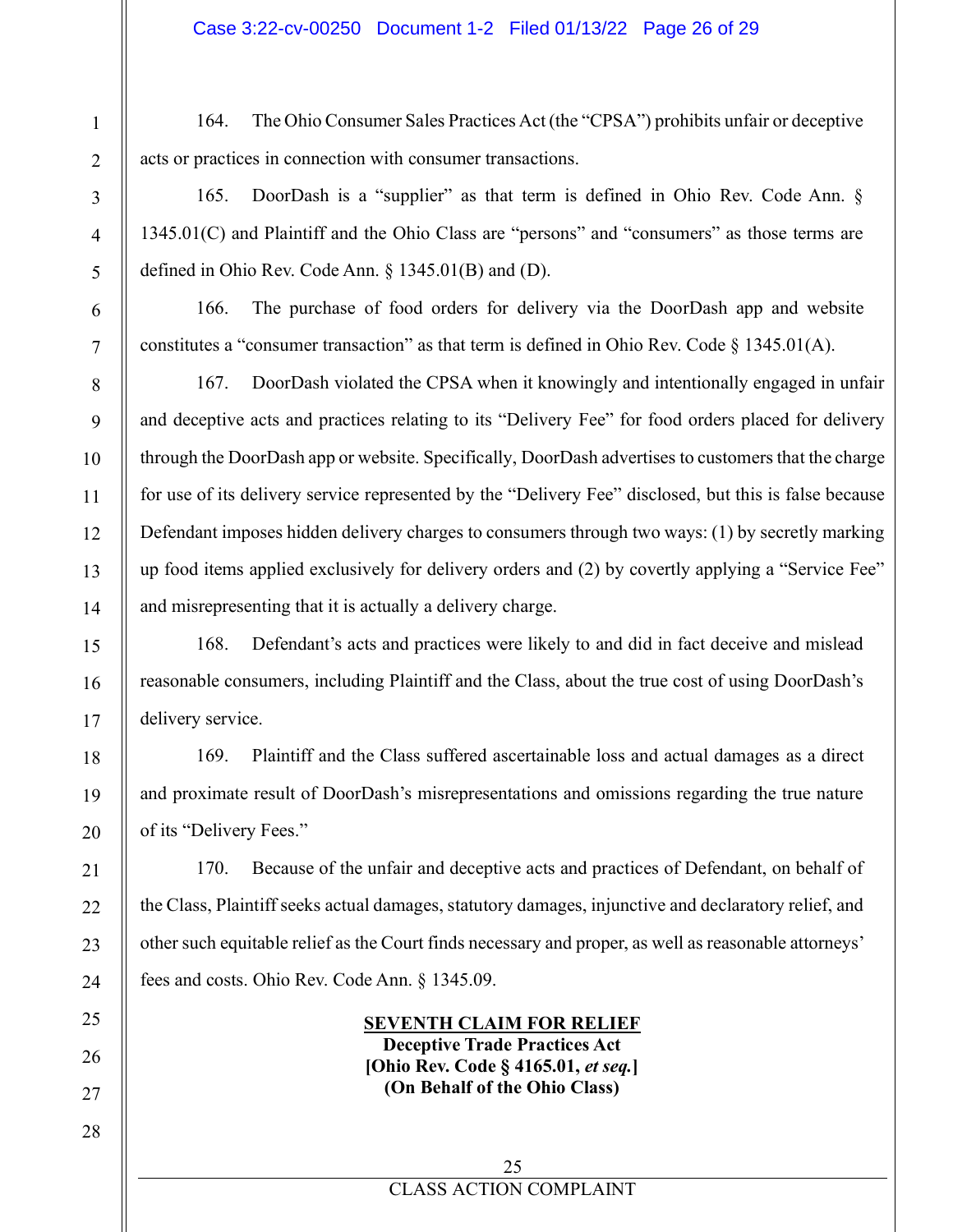171. Plaintiffs re-allege and incorporate the preceding paragraphs as though fully set forth herein.

172. Plaintiff brings this action pursuant to Ohio's Deceptive Trade Practices Act (the "DTPA"), Ohio Rev. Code § 4165.01, *et seq.* 

173. Defendant violated and continues to violate the DTPA by engaging in the following practices proscribed by Ohio Revised Code § 4165.02 in transactions with Plaintiff and the Class which were intended to result in, and did result in, the sale of DoorDash food orders for delivery:

- a. "[r]epresent[ing] that goods or services have...characteristics...that they do not have..." $(A)(7)$ ; and
- b. "advertis[ing] goods or services with intent not to sell them as advertised;"  $(A)(11)$ .

174. Specifically, DoorDash advertises to customers that the charge for use of its delivery service represented by the "Delivery Fee" disclosed, but this is false because Defendant imposes hidden delivery charges to consumers through two ways: (1) by secretly marking up food items applied exclusively for delivery orders and  $(2)$  by covertly applying a "Service Fee" and misrepresenting that it is actually a delivery charge.

175. At no time does DoorDash disclose the true nature of its delivery fee to consumers; instead, it repeatedly conceals and misrepresents this material information at several steps of the transaction process.

176. DoorDash continues to violate the DTPA and continues to injure the public by misleading consumers about its delivery fees. Accordingly, Plaintiffs seek injunctive relief on behalf of the general public to prevent DoorDash from continuing to engage in these deceptive and illegal practices. Otherwise, Plaintiff, the Class members, and members of the general public may be irreparably harmed and/or denied effective and complete remedy if such an order is not granted.

177. In accordance with Ohio Rev. Code  $\S$  4165.03(A)(1), Plaintiff and the Class members seek injunctive relief on behalf of the general public for violations of the DTPA; actual damages pursuant to Ohio Rev. Code §  $4165.03(A)(2)$ ; and reasonable attorneys' fees arising from DoorDash's willful violation of the DTPA in accordance with Ohio Rev. Code  $\S$  4165.03(B).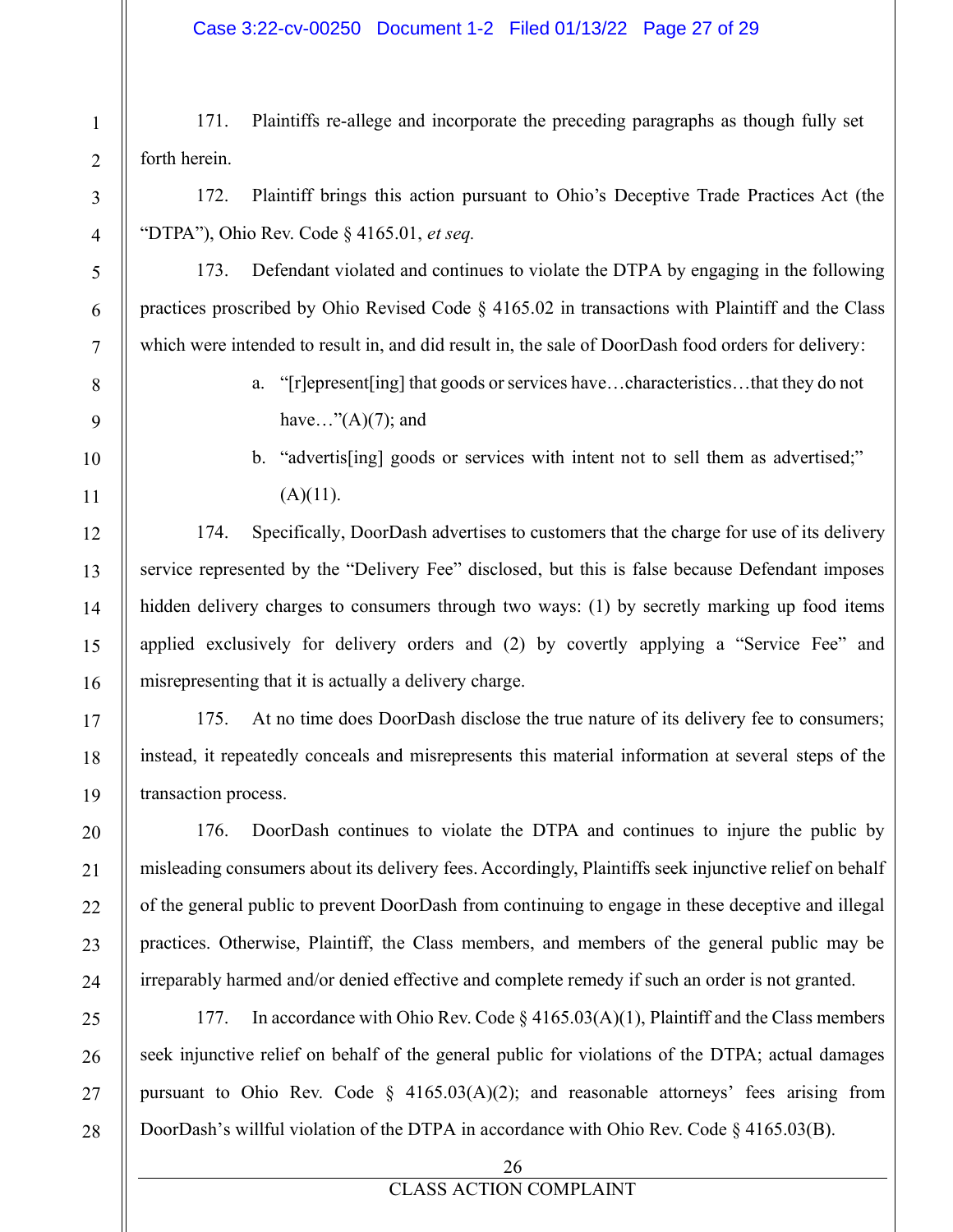## **EIGHTH CLAIM FOR RELIEF Unjust Enrichment**

# **(Asserted On Behalf of the California Class, the New York Class, the Massachusetts Class, the Ohio Class, and the Nationwide Class)**

178. Plaintiffs re-allege and incorporate the preceding paragraphs as though fully set forth herein.

179. To the detriment of Plaintiffs and the Classes, Defendant has been, and continues to be, unjustly enriched as a result of its wrongful conduct alleged herein.

180. Plaintiffs and the Classes conferred a benefit on Defendant when they paid Defendant higher Delivery Fees than advertised.

181. Defendant unfairly, deceptively, unjustly, and/or unlawfully seized and accepted said benefits which, under the circumstances, would be unjust to allow Defendant to retain.

182. Defendant's unjust enrichment is traceable to, and resulted directly and proximately form, the conduct alleged herein.

183. Plaintiffs and the Classes, therefore, seek disgorgement of all wrongfully obtained fees received by Defendant as a result of its inequitable conduct as more fully stated herein.

## **PRAYER FOR RELIEF**

**WHEREFORE**, Plaintiffs on behalf of themselves and the Classes seek judgment in an amount to be determined at trial, as follows:

- (a) For public injunctive relief, enjoining Defendant from continuing the unlawful practices set forth above;
- (b) For declaratory and injunctive relief as set forth above;
- (c) For an order requiring Defendant to disgorge and make restitution of all monies it acquired by means of the unlawful practices set forth above;
- (d) For compensatory damages according to proof;
- (e) For punitive damages according to proof;
- (f) For reasonable attorneys' fees and costs of suit;
- (g) For pre-judgment interest; and

## 27